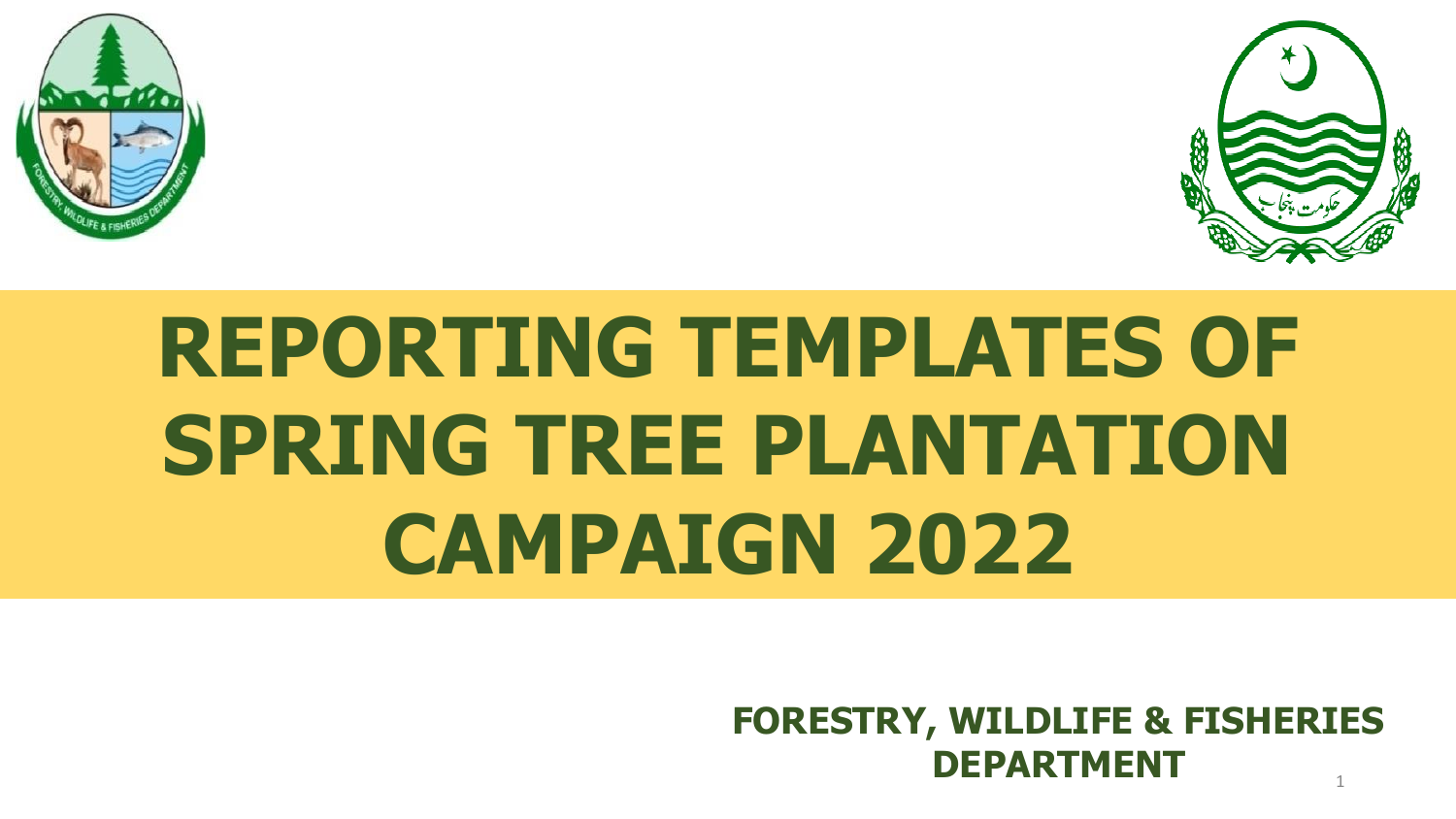## **Progress of Saplings Planted**

**Million**

|                           |                  |                                       |                  | <b>Forest Department (including Forest Land &amp; Wood Lots)</b> | through Govt. Funds)                    |                                |                                |              |                                    |             |                                 |          |
|---------------------------|------------------|---------------------------------------|------------------|------------------------------------------------------------------|-----------------------------------------|--------------------------------|--------------------------------|--------------|------------------------------------|-------------|---------------------------------|----------|
| Day/Week/<br><b>Month</b> | <b>District</b>  | Target/<br><b>Achievement.</b>        | <b>TBTTP</b>     | <b>Livelihood</b><br>(NDRMF)                                     | <b>Replenish</b><br>ment<br><b>Cost</b> | Non-<br><b>Develop</b><br>ment | <b>Deposit</b><br><b>Works</b> | <b>Total</b> | <b>Other</b><br><b>Departments</b> | <b>Army</b> | <b>Private</b><br><b>Sector</b> | Total    |
| 24.02.2022                |                  | Target                                | $\boldsymbol{0}$ | $\mathbf 0$                                                      | 0.007                                   | $\mathbf 0$                    | 0                              | 0.007        | 0.17                               | 0.25        | 0.5                             | 0.927    |
|                           | Lahore           | Achievement during<br>reported period | 0.00000          | 0.00000                                                          | 0.00100                                 | 0.00000                        | 0.00000                        | 0.00100      | 0.00051                            | 0.00000     | 0.00000                         | 0.00151  |
|                           |                  | <b>Total Achievement</b>              | $\mathbf 0$      | 0                                                                | 0.002                                   | $\mathbf 0$                    | $\mathbf 0$                    | 0.002        | 0.001008                           | $\mathbf 0$ | 0.028369                        | 0.031377 |
|                           | Sheikhupura      | Target                                | 0.1              | $\mathbf 0$                                                      | 0.007                                   | $\mathbf 0$                    | $\boldsymbol{0}$               | 0.107        | 0.17                               | 0.175       | 0.52                            | 0.972    |
|                           |                  | Achievement during<br>reported period | 0.01500          | 0.00000                                                          | 0.00000                                 | 0.00000                        | 0.00000                        | 0.01500      | 0.00000                            | 0.00000     | 0.00150                         | 0.01650  |
|                           |                  | <b>Total Achievement</b>              | $\mathbf 0$      | $\mathbf 0$                                                      | $\mathbf 0$                             | $\mathbf 0$                    | $\mathbf 0$                    | $\mathbf{0}$ | 0.001                              | $\mathbf 0$ | 0.001925                        | 0.033    |
|                           |                  | Target                                | 0.378            | $\mathbf 0$                                                      | $\mathbf 0$                             | $\mathbf 0$                    | $\mathbf 0$                    | 0.378        | 0.119                              | 0.075       | 0.25                            | 0.822    |
|                           | Nankana<br>Kasur | Achievement during<br>reported period | 0.00000          | 0.00000                                                          | 0.00000                                 | 0.00000                        | 0.00000                        | 0.00000      | 0.00100                            | 0.00000     | 0.00000                         | 0.00100  |
|                           |                  | <b>Total Achievement</b>              | $\mathbf{0}$     | $\mathbf 0$                                                      | $\mathbf 0$                             | $\mathbf 0$                    | $\mathbf 0$                    | $\mathbf 0$  | 0.001                              | $\mathbf 0$ | 0.0017                          | 0.0027   |
|                           |                  | Target                                | 0.434            | $\mathbf 0$                                                      | $\mathbf 0$                             | 0.05                           | $\mathbf{0}$                   | 0.484        | 0.2                                | 0.35        | 0.774                           | 1.808    |
|                           |                  | Achievement during<br>reported period | 0.00000          | 0.00000                                                          | 0.00000                                 | 0.00000                        | 0.00000                        | 0.00000      | 0.00050                            | 0.00000     | 0.00000                         | 0.00050  |
|                           |                  | <b>Total Achievement</b>              | 0.001            | $\mathbf 0$                                                      | $\mathbf 0$                             | $\mathbf 0$                    | $\mathbf 0$                    | 0.001        | 0.0005                             | 0.05        | 0.1475                          | 0.199    |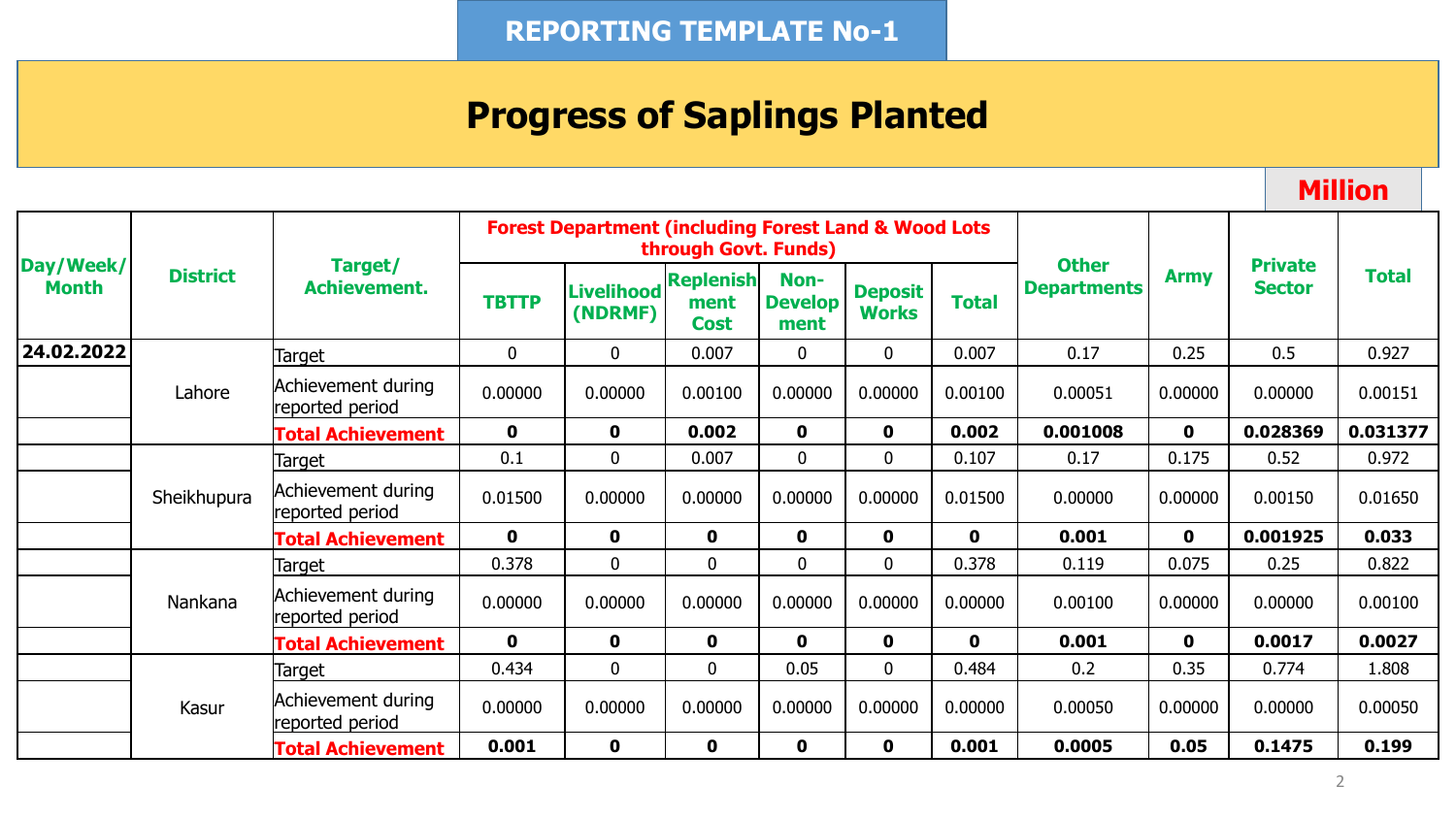| Day/Week/    |                 | Target/                               |              | <b>Forest Department (including Forest Land &amp; Wood Lots</b> | through Govt. Funds)                    |                                |                                |              | <b>Other</b>       |             | <b>Private</b> |              |
|--------------|-----------------|---------------------------------------|--------------|-----------------------------------------------------------------|-----------------------------------------|--------------------------------|--------------------------------|--------------|--------------------|-------------|----------------|--------------|
| <b>Month</b> | <b>District</b> | <b>Achievement.</b>                   | <b>TBTTP</b> | <b>Livelihood</b><br>(NDRMF)                                    | <b>Replenish</b><br>ment<br><b>Cost</b> | Non-<br><b>Develop</b><br>ment | <b>Deposit</b><br><b>Works</b> | <b>Total</b> | <b>Departments</b> | <b>Army</b> | <b>Sector</b>  | <b>Total</b> |
|              |                 |                                       |              |                                                                 |                                         |                                |                                |              |                    |             |                |              |
| 24.02.2022   |                 | Target                                | 0.125        | $\mathbf 0$                                                     | 0                                       | 0.025                          | 0.01                           | 0.16         | 0.21               | 0.3         | 0.63178        | 1.30178      |
|              | Okara           | Achievement during<br>reported period | 0.00100      | 0.00000                                                         | 0.00000                                 | 0.00000                        | 0.00000                        | 0.00100      | 0.00410            | 0.00700     | 0.00000        | 0.01210      |
|              |                 | <b>Total Achievement</b>              | 0.063        | $\mathbf 0$                                                     | $\mathbf 0$                             | $\mathbf 0$                    | $\mathbf 0$                    | 0.063        | 0.0073             | 0.087       | 0.0219         | 0.1792       |
|              |                 | Target                                | 0.16765      | 0.086                                                           | $\overline{0}$                          | $\overline{0}$                 | $\overline{0}$                 | 0.25365      | 0.34               | 0.715       | 0.926          | 2.23465      |
|              | Faisalabad      | Achievement during<br>reported period | 0.00000      | 0.00000                                                         | 0.00000                                 | 0.00000                        | 0.00000                        | 0.00000      | 0.00000            | 0.00000     | 0.00900        | 0.00900      |
|              |                 | <b>Total Achievement</b>              | 0.000        | 0.000                                                           | 0.000                                   | 0.000                          | 0.000                          | 0.000        | 0.000              | 0.000       | 0.043          | 0.043        |
|              |                 | Target                                | 0.226        | 0.000                                                           | 0.008                                   | 0.000                          | 0.000                          | 0.235        | 0.250              | 0.300       | 0.700          | 1.485        |
|              | Toba Tek Singh  | Achievement during<br>reported period | 0.00000      | 0.00000                                                         | 0.00000                                 | 0.00000                        | 0.00000                        | 0.00000      | 0.01100            | 0.00000     | 0.00500        | 0.01600      |
|              |                 | <b>Total Achievement</b>              | 0.004        | 0.000                                                           | 0.000                                   | 0.000                          | 0.000                          | 0.004        | 0.013              | 0.000       | 0.005          | 0.022        |
|              |                 | Target                                | 0.150        | 0.000                                                           | 0.014                                   | 0.000                          | 0.000                          | 0.164        | 0.270              | 0.250       | 0.950          | 1.634        |
|              | <b>Jhang</b>    | Achievement during<br>reported period | 0.00000      | 0.00000                                                         | 0.00000                                 | 0.00000                        | 0.00000                        | 0.00000      | 0.00030            | 0.00000     | 0.00150        | 0.00180      |
|              |                 | <b>Total Achievement</b>              | 0.000        | 0.000                                                           | 0.000                                   | 0.000                          | 0.000                          | 0.000        | 0.001              | 0.000       | 0.002          | 0.002        |
|              |                 | Target                                | 0.090025     | $\mathbf 0$                                                     | $\mathbf 0$                             | $\overline{0}$                 | $\mathbf{0}$                   | 0.090025     | 0.180000           | 0.15        | 0.433          | 0.853025     |
|              | Chiniot         | Achievement during<br>reported period | 0.00000      | 0.00000                                                         | 0.00000                                 | 0.00000                        | 0.00000                        | 0.00000      | 0.00000            | 0.00000     | 0.00000        | 0.00000      |
|              |                 | <b>Total Achievement</b>              | 0.000        | 0.000                                                           | 0.000                                   | 0.000                          | 0.000                          | 0.000        | 0.000              | 0.000       | 0.000          | 0.000        |
|              |                 | Target                                | 0.028        | 0.084                                                           | 0.012                                   | 0.000                          | 0.000                          | 0.124        | 0.168              | 0.140       | 0.440          | 0.872        |
|              | Gujranwala      | Achievement during<br>reported period | 0.00000      | 0.00000                                                         | 0.00000                                 | 0.00000                        | 0.00000                        | 0.00000      | 0.00050            | 0.00000     | 0.00000        | 0.00050      |
|              |                 | <b>Fotal Achievement</b>              | 0.145        | $\mathbf 0$                                                     | 0.009                                   | $\mathbf 0$                    | $\mathbf 0$                    | 0.154        | 0.0005             | $\mathbf 0$ | 0.030687       | 0.185187     |
|              | Hafizabad       | Target                                | 0.116        | 0.000                                                           | 0.011                                   | 0.000                          | 0.000                          | 0.127        | 0.147              | 0.090       | 0.310          | 0.674        |
|              |                 | Achievement during<br>reported period | 0.00000      | 0.00000                                                         | 0.00700                                 | 0.00000                        | 0.00000                        | 0.00700      | 0.00110            | 0.00000     | 0.00000        | 0.00810      |
|              |                 | <b>Total Achievement</b>              | $\mathbf{0}$ | $\mathbf 0$                                                     | 0.007                                   | $\mathbf 0$                    | $\mathbf 0$                    | 0.007        | 0.0011             | $\mathbf 0$ | 0.01006        | 0.01816      |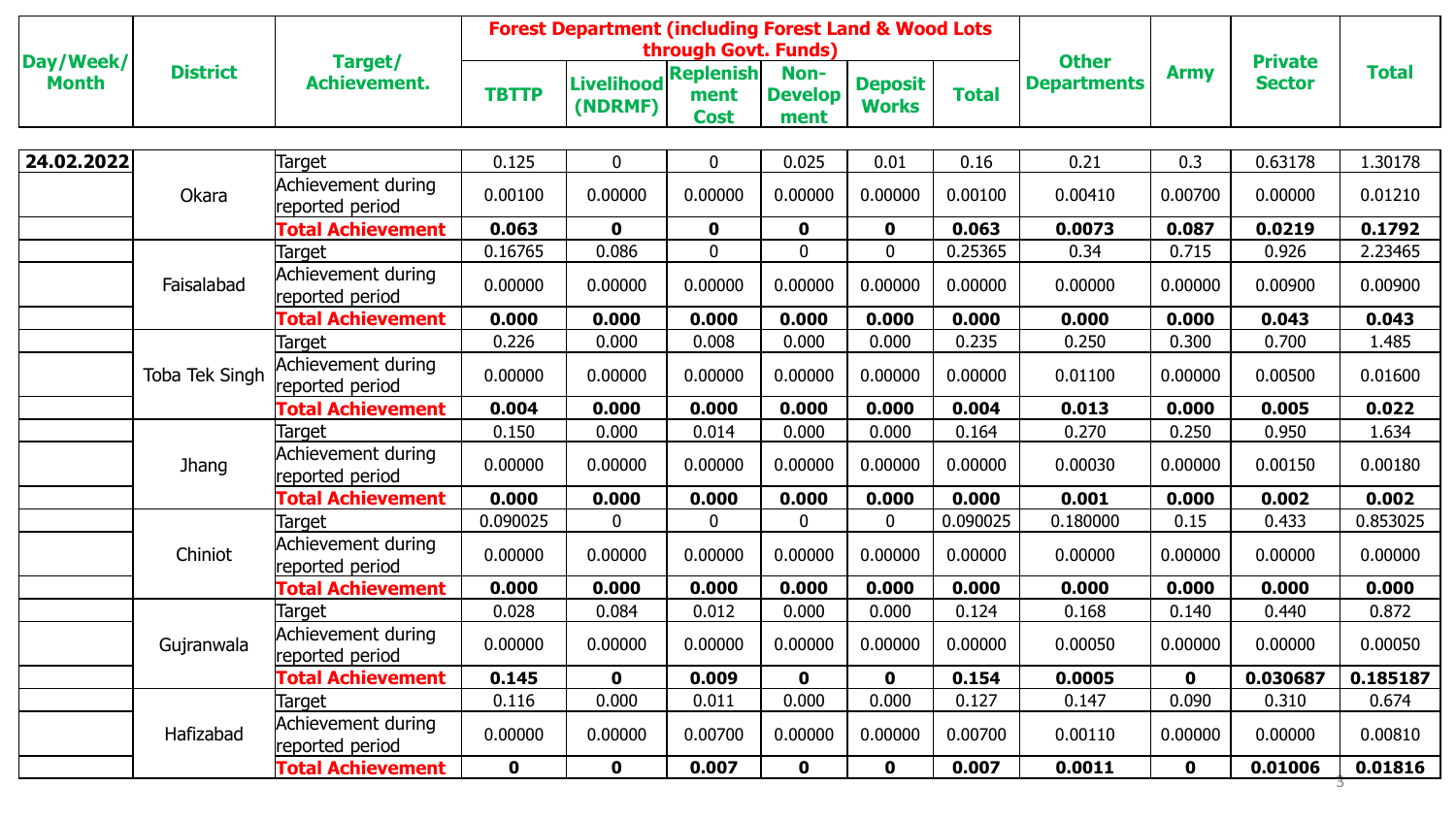|                           |                      |                                       |              | <b>Forest Department (including Forest Land &amp; Wood Lots</b> | through Govt. Funds)                    |                                |                                |              | <b>Other</b>       |             | <b>Private</b> |              |
|---------------------------|----------------------|---------------------------------------|--------------|-----------------------------------------------------------------|-----------------------------------------|--------------------------------|--------------------------------|--------------|--------------------|-------------|----------------|--------------|
| Day/Week/<br><b>Month</b> | <b>District</b>      | Target/<br><b>Achievement.</b>        | <b>TBTTP</b> | Livelihood<br>(NDRMF)                                           | <b>Replenish</b><br>ment<br><b>Cost</b> | Non-<br><b>Develop</b><br>ment | <b>Deposit</b><br><b>Works</b> | <b>Total</b> | <b>Departments</b> | <b>Army</b> | <b>Sector</b>  | <b>Total</b> |
| 24.02.2022                |                      | Target                                | 0.560        | 0.500                                                           | 0.038                                   | 0.000                          | 0.000                          | 1.098        | 0.193              | 0.120       | 0.568          | 1.979        |
|                           | Gujrat               | Achievement during<br>reported period | 0.03100      | 0.00000                                                         | 0.00000                                 | 0.00000                        | 0.00000                        | 0.03100      | 0.00005            | 0.00000     | 0.00220        | 0.03325      |
|                           |                      | <b>Total Achievement</b>              | 0.062        | $\mathbf 0$                                                     | $\mathbf 0$                             | $\mathbf 0$                    | $\mathbf 0$                    | 0.062        | 0.00005            | $\mathbf 0$ | 0.00693        | 0.06898      |
|                           |                      | <b>Target</b>                         | 0.237        | 0.000                                                           | 0.036                                   | 0.000                          | 0.000                          | 0.273        | 0.177              | 0.105       | 0.524          | 1.079        |
|                           | Mandi Bahaud-<br>Din | Achievement during<br>reported period | 0.00000      | 0.00000                                                         | 0.00000                                 | 0.00000                        | 0.00000                        | 0.00000      | 0.00000            | 0.00000     | 0.00030        | 0.00030      |
|                           |                      | <b>Total Achievement</b>              | 0.0492       | $\mathbf 0$                                                     | $\mathbf 0$                             | $\mathbf 0$                    | $\mathbf 0$                    | 0.0492       | $\mathbf 0$        | $\mathbf 0$ | 0.0005         | 0.0497       |
|                           | Sialkot              | Target                                | 0.345        | 0.417                                                           | 0.105                                   | $\overline{0}$                 | $\mathbf 0$                    | 0.867        | 0.1                | 0.45        | 0.53           | 1.947        |
|                           |                      | Achievement during<br>reported period | 0.00900      | 0.00000                                                         | 0.00600                                 | 0.00000                        | 0.00000                        | 0.01500      | 0.00230            | 0.00000     | 0.00100        | 0.01830      |
|                           |                      | <b>Total Achievement</b>              | 0.2          | $\mathbf 0$                                                     | 0.006                                   | $\mathbf{0}$                   | $\mathbf 0$                    | 0.206        | 0.0043             | 0.01        | 0.0048         | 0.2251       |
|                           |                      | <b>Target</b>                         | 0.000        | 0.000                                                           | 0.000                                   | 0.000                          | 0.000                          | 0.000        | 0.086              | 0.305       | 0.410          | 0.801        |
|                           | Narowal              | Achievement during<br>reported period | 0.00000      | 0.00000                                                         | 0.00000                                 | 0.00000                        | 0.00000                        | 0.00000      | 0.00110            | 0.00000     | 0.00000        | 0.00110      |
|                           |                      | <b>Total Achievement</b>              | $\mathbf 0$  | $\mathbf 0$                                                     | $\mathbf 0$                             | $\mathbf 0$                    | $\mathbf 0$                    | $\mathbf 0$  | 0.0021             | $\mathbf 0$ | 0.00352        | 0.00562      |
|                           |                      | Target                                | 0.64         | 1.76                                                            | 0.2357                                  | 0.01                           | $\mathbf 0$                    | 2.6457       | 0.38375            | 0.52        | 1.093335       | 4.642785     |
|                           | Rawalpindi           | Achievement during<br>reported period | 0.00000      | 0.00000                                                         | 0.00000                                 | 0.00000                        | 0.00000                        | 0.00000      | 0.00193            | 0.00000     | 0.00030        | 0.00223      |
|                           |                      | <b>Total Achievement</b>              | 0.048        | $\mathbf 0$                                                     | 0.087                                   | $\mathbf{0}$                   | $\mathbf 0$                    | 0.135        | 0.00872            | 0.0599      | 0.083567       | 0.287187     |
|                           | Attock               | <b>Target</b>                         | 2.5984       | 1.4932                                                          | 0.018                                   | $\mathbf 0$                    | $\mathbf 0$                    | 4.1096       | 0.15875            | 0.27        | 1.02           | 5.55835      |
|                           |                      | Achievement during<br>reported period | 0.10800      | 0.00000                                                         | 0.04950                                 | 0.00000                        | 0.00000                        | 0.15750      | 0.00658            | 0.05630     | 0.56533        | 0.78571      |
|                           |                      | <b>Total Achievement</b>              | 0.748        | $\mathbf 0$                                                     | 0.0895                                  | $\mathbf 0$                    | $\mathbf 0$                    | 0.8375       | 0.011139           | 0.0613      | 1.085325       | 1.995264     |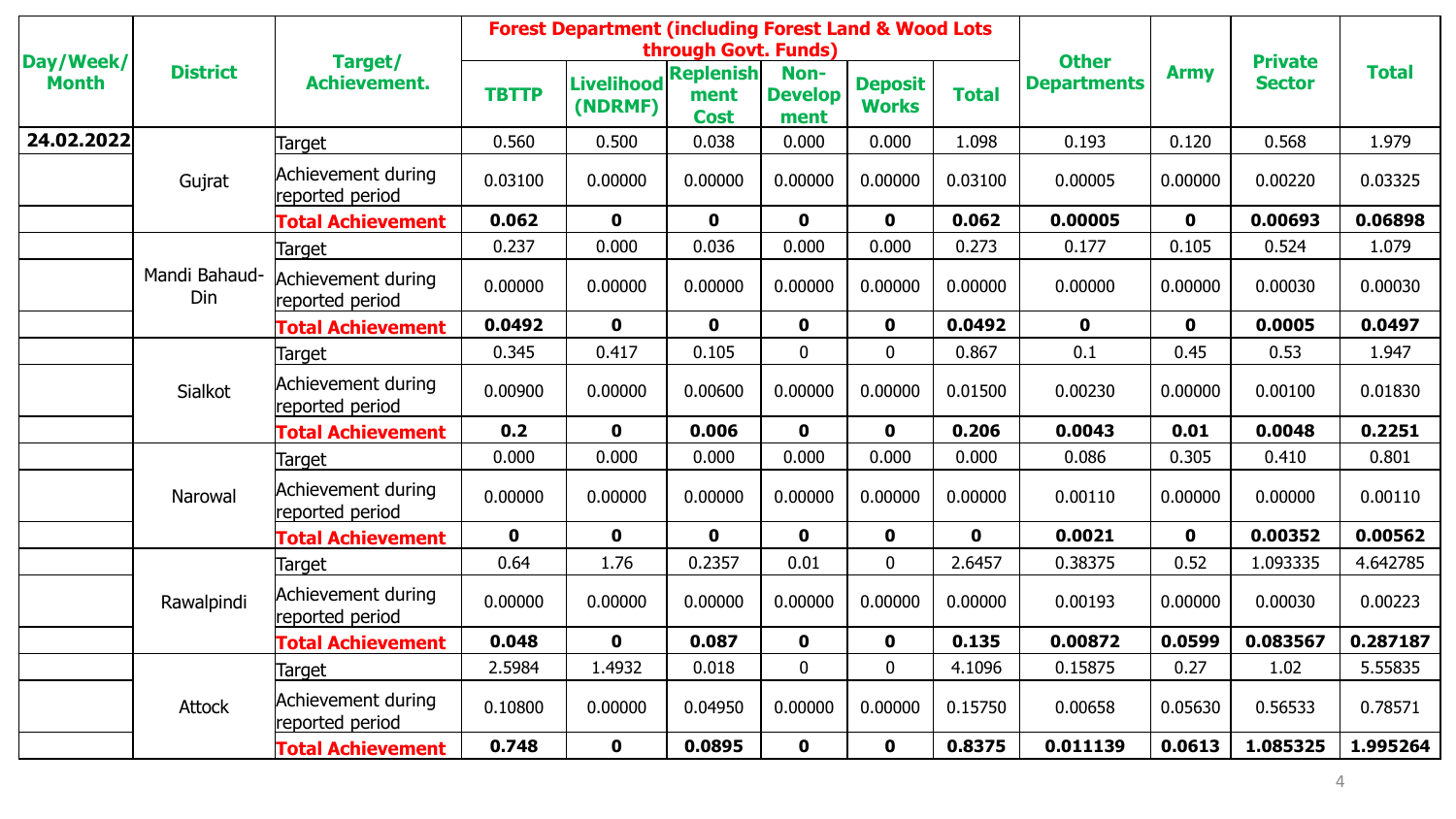|                           |                 |                                       |              | <b>Forest Department (including Forest Land &amp; Wood Lots</b> | through Govt. Funds)                    |                                |                                |              |                                    |             |                                 |              |
|---------------------------|-----------------|---------------------------------------|--------------|-----------------------------------------------------------------|-----------------------------------------|--------------------------------|--------------------------------|--------------|------------------------------------|-------------|---------------------------------|--------------|
| Day/Week/<br><b>Month</b> | <b>District</b> | Target/<br><b>Achievement.</b>        | <b>TBTTP</b> | <b>Livelihood</b><br>(NDRMF)                                    | <b>Replenish</b><br>ment<br><b>Cost</b> | Non-<br><b>Develop</b><br>ment | <b>Deposit</b><br><b>Works</b> | <b>Total</b> | <b>Other</b><br><b>Departments</b> | <b>Army</b> | <b>Private</b><br><b>Sector</b> | <b>Total</b> |
| 24.02.2022                |                 | Target                                | 1.908        | 0.24                                                            | $\mathbf 0$                             | 0                              | $\mathbf{0}$                   | 2.148        | 0.14375                            | 0.095       | 0.655                           | 3.04175      |
|                           | Chakwal         | Achievement during<br>reported period | 0.30800      | 0.00000                                                         | 0.00000                                 | 0.00000                        | 0.00000                        | 0.30800      | 0.00026                            | 0.00000     | 0.00000                         | 0.30826      |
|                           |                 | <b>Total Achievement</b>              | 1.703        | $\mathbf 0$                                                     | $\mathbf 0$                             | $\mathbf{0}$                   | $\mathbf 0$                    | 1.703        | 0.00266                            | $\mathbf 0$ | $\mathbf 0$                     | 1.70556      |
|                           |                 | Target                                | 1.6616       | 0.2178                                                          | 0.002112                                | $\overline{0}$                 | $\mathbf{0}$                   | 1.881512     | 0.27875                            | 0.37        | 0.495                           | 3.025262     |
|                           | Jhelum          | Achievement during<br>reported period | 0.40000      | 0.00000                                                         | 0.00000                                 | 0.00000                        | 0.00000                        | 0.40000      | 0.00160                            | 0.00433     | 0.01862                         | 0.42455      |
|                           |                 | <b>Total Achievement</b>              | 0.906        | $\mathbf 0$                                                     | $\mathbf 0$                             | $\mathbf 0$                    | $\mathbf 0$                    | 0.906        | 0.0026                             | 0.00823     | 0.018622                        | 0.935452     |
|                           |                 | Target                                | 0.18286      | $\mathbf 0$                                                     | 0.00669                                 | $\mathbf{0}$                   | $\mathbf{0}$                   | 0.18955      | 0.20375                            | 0.34        | 0.584                           | 1.3173       |
|                           | Sargodha        | Achievement during<br>reported period | 0.00000      | 0.00000                                                         | 0.00000                                 | 0.00000                        | 0.00000                        | 0.00000      | 0.00044                            | 0.01000     | 0.00000                         | 0.01044      |
|                           |                 | <b>Total Achievement</b>              | 0.0833       | $\mathbf 0$                                                     | $\mathbf 0$                             | $\mathbf 0$                    | $\mathbf 0$                    | 0.0833       | 0.00044                            | 0.01        | 0.264022                        | 0.357762     |
|                           |                 | Target                                | 1.230906     | 0.6295                                                          | 0.13431                                 | $\mathbf{0}$                   | 0                              | 1.994716     | 0.15375                            | 0.19        | 0.6                             | 2.938466     |
|                           | Khushab         | Achievement during<br>reported period | 0.00000      | 0.00000                                                         | 0.00000                                 | 0.00000                        | 0.00000                        | 0.00000      | 0.00100                            | 0.00000     | 0.00000                         | 0.00100      |
|                           |                 | <b>Total Achievement</b>              | 0.6255       | $\mathbf 0$                                                     | $\mathbf 0$                             | $\mathbf 0$                    | $\mathbf 0$                    | 0.6255       | 0.016                              | 0.026       | 0.05675                         | 0.72425      |
|                           |                 | Target                                | 2.911298     | $\mathbf 0$                                                     | $\mathbf 0$                             | 0                              | 0.092                          | 3.003298     | 0.20375                            | 0.19        | 0.6                             | 3.997048     |
|                           | Mianwali        | Achievement during<br>reported period | 0.01749      | 0.00000                                                         | 0.00000                                 | 0.00000                        | 0.00000                        | 0.01749      | 0.00000                            | 0.00000     | 0.00000                         | 0.01749      |
|                           |                 | <b>Total Achievement</b>              | 1.76712      | $\mathbf 0$                                                     | $\mathbf 0$                             | $\mathbf 0$                    | $\mathbf 0$                    | 1.76712      | $\mathbf 0$                        | $\mathbf 0$ | 0.064                           | 1.83112      |
|                           |                 | Target                                | 2.079186     | 0.6295                                                          | $\mathbf 0$                             | 0                              | $\mathbf 0$                    | 2.708686     | 0.15375                            | 0.015       | 0.65                            | 3.527436     |
|                           | <b>Bhakkar</b>  | Achievement during<br>reported period | 0.04514      | 0.00000                                                         | 0.00000                                 | 0.00000                        | 0.00000                        | 0.04514      | 0.00020                            | 0.00000     | 0.00425                         | 0.04956      |
|                           |                 | <b>Total Achievement</b>              | 0.822332     | $\mathbf 0$                                                     | $\mathbf 0$                             | $\mathbf 0$                    | $\mathbf 0$                    | 0.82233      | 0.004782                           | $\mathbf 0$ | 0.416803                        | 3.830998     |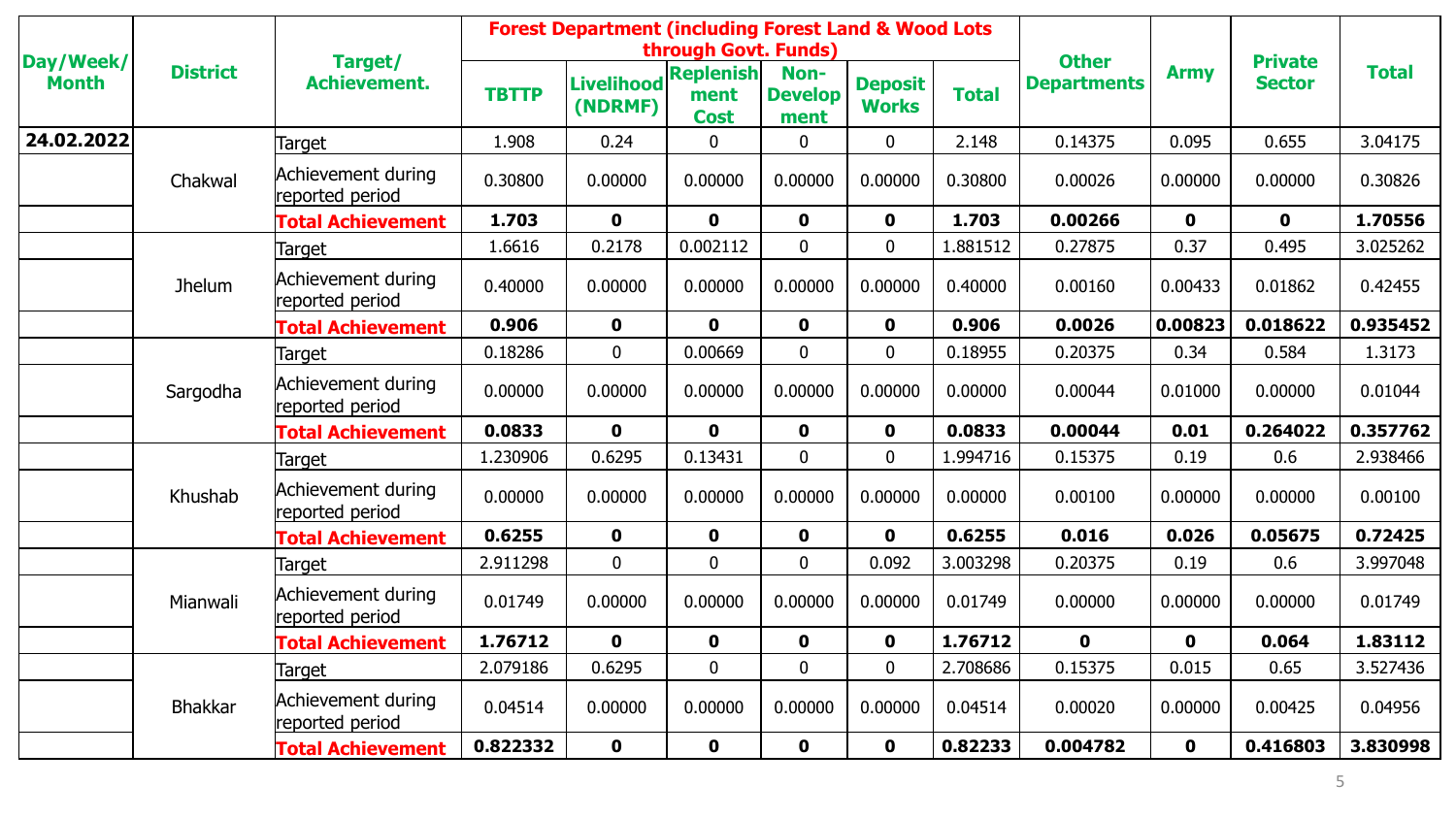|                           |                 |                                       |              | <b>Forest Department (including Forest Land &amp; Wood Lots</b> | through Govt. Funds)                    |                                |                                |              |                                    |              |                                 |              |
|---------------------------|-----------------|---------------------------------------|--------------|-----------------------------------------------------------------|-----------------------------------------|--------------------------------|--------------------------------|--------------|------------------------------------|--------------|---------------------------------|--------------|
| Day/Week/<br><b>Month</b> | <b>District</b> | Target/<br><b>Achievement.</b>        | <b>TBTTP</b> | <b>Livelihood</b><br>(NDRMF)                                    | <b>Replenish</b><br>ment<br><b>Cost</b> | Non-<br><b>Develop</b><br>ment | <b>Deposit</b><br><b>Works</b> | <b>Total</b> | <b>Other</b><br><b>Departments</b> | <b>Army</b>  | <b>Private</b><br><b>Sector</b> | <b>Total</b> |
| 24.02.2022                |                 | Target                                | 0.185        | $\mathbf 0$                                                     | $\mathbf{0}$                            | $\overline{0}$                 | $\mathbf 0$                    | 0.185        | 0.222                              | 0.3533       | 0.925                           | 1.6853       |
|                           | Multan          | Achievement during<br>reported period | 0.00000      | 0.00000                                                         | 0.00000                                 | 0.00000                        | 0.00000                        | 0.00000      | 0.00200                            | 0.00000      | 0.00000                         | 0.00200      |
|                           |                 | <b>Total Achievement</b>              | 0.004        | $\mathbf 0$                                                     | $\mathbf 0$                             | $\mathbf 0$                    | $\mathbf{0}$                   | 0.004        | 0.024                              | $\mathbf 0$  | 0.039                           | 0.067        |
|                           |                 | Target                                | 0.185        | $\mathbf 0$                                                     | $\mathbf 0$                             | $\mathbf 0$                    | $\overline{0}$                 | 0.185        | 0.182                              | 0.2233       | 0.825                           | 1.4153       |
|                           | Khanewal        | Achievement during<br>reported period | 0.01700      | 0.00000                                                         | 0.00000                                 | 0.00000                        | 0.00000                        | 0.01700      | 0.00400                            | 0.00000      | 0.03400                         | 0.05500      |
|                           |                 | <b>Total Achievement</b>              | 0.131        | $\mathbf 0$                                                     | $\mathbf 0$                             | $\mathbf 0$                    | $\mathbf 0$                    | 0.131        | 0.067                              | $\mathbf 0$  | 0.099                           | 0.297        |
|                           |                 | Target                                | 0.185        | $\mathbf 0$                                                     | $\mathbf 0$                             | $\overline{0}$                 | $\overline{0}$                 | 0.185        | 0.182                              | 0.1633       | 0.65                            | 1.1803       |
|                           | Lodhran         | Achievement during<br>reported period | 0.00000      | 0.00000                                                         | 0.00000                                 | 0.00000                        | 0.00000                        | 0.00000      | 0.00100                            | 0.00000      | 0.00000                         | 0.00100      |
|                           |                 | <b>Fotal Achievement</b>              | 0.006        | $\mathbf 0$                                                     | $\mathbf 0$                             | $\mathbf 0$                    | $\mathbf 0$                    | 0.006        | 0.023                              | $\mathbf{0}$ | 0.028                           | 0.057        |
|                           |                 | Target                                | 0.185        | $\pmb{0}$                                                       | $\mathbf 0$                             | $\mathbf 0$                    | $\overline{0}$                 | 0.185        | 0.181                              | 0.2234       | 0.75                            | 1.3394       |
|                           | Vehari          | Achievement during<br>reported period | 0.00000      | 0.00000                                                         | 0.00000                                 | 0.00000                        | 0.00000                        | 0.00000      | 0.00300                            | 0.00000      | 0.00200                         | 0.00500      |
|                           |                 | <b>Total Achievement</b>              | $\mathbf 0$  | $\mathbf 0$                                                     | $\mathbf 0$                             | $\mathbf 0$                    | $\mathbf 0$                    | $\mathbf 0$  | 0.005                              | $\mathbf 0$  | 0.046                           | 0.051        |
|                           |                 | Target                                | 0.184        | $\bf{0}$                                                        | $\mathbf 0$                             | $\mathbf 0$                    | $\mathbf 0$                    | 0.184        | 0.191                              | 0.3934       | 0.611954                        | 1.380354     |
|                           | Pakpattan       | Achievement during<br>reported period | 0.00000      | 0.00000                                                         | 0.00000                                 | 0.00000                        | 0.00000                        | 0.00000      | 0.01610                            | 0.00000      | 0.04500                         | 0.06110      |
|                           |                 | <b>Total Achievement</b>              | $\mathbf{0}$ | $\mathbf 0$                                                     | $\mathbf 0$                             | $\mathbf 0$                    | $\mathbf 0$                    | $\mathbf 0$  | 0.0168                             | 0.292        | 0.285                           | 0.3958       |
|                           |                 | Target                                | 0.185        | $\overline{0}$                                                  | $\mathbf 0$                             | $\overline{0}$                 | $\overline{0}$                 | 0.185        | 0.192                              | 0.1333       | 0.648125                        | 1.158425     |
|                           | Sahiwal         | Achievement during<br>reported period | 0.05500      | 0.00000                                                         | 0.00000                                 | 0.00000                        | 0.00000                        | 0.05500      | 0.00010                            | 0.00000      | 0.02400                         | 0.07910      |
|                           |                 | <b>Total Achievement</b>              | 0.135        | $\mathbf 0$                                                     | $\mathbf 0$                             | $\mathbf{0}$                   | $\mathbf 0$                    | 0.114        | 0.0504                             | 0.2          | 0.241                           | 0.6054       |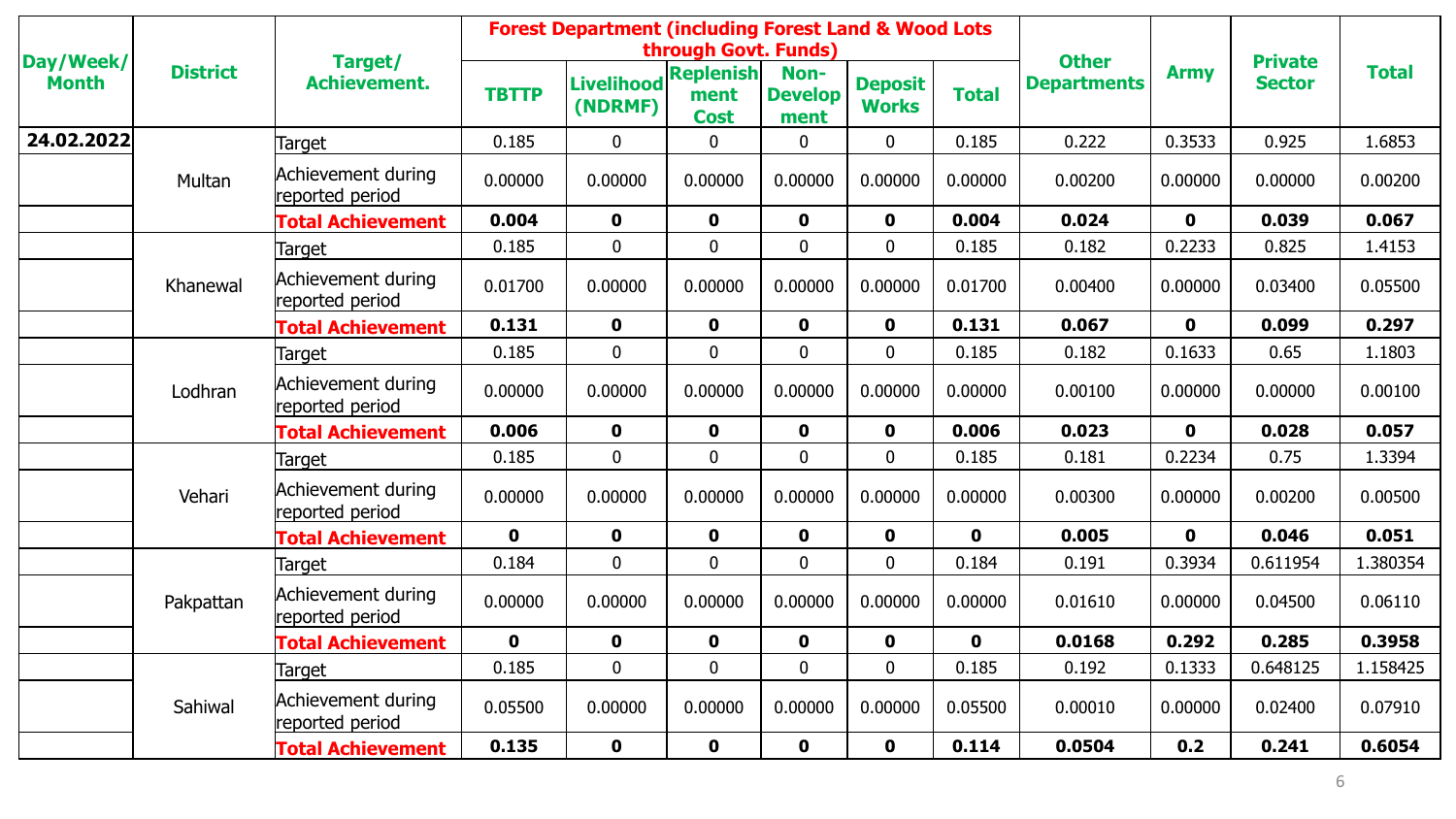|                           |                 |                                       |              | <b>Forest Department (including Forest Land &amp; Wood Lots</b> | through Govt. Funds)                    |                                |                                |              | <b>Other</b>       |              | <b>Private</b> |              |
|---------------------------|-----------------|---------------------------------------|--------------|-----------------------------------------------------------------|-----------------------------------------|--------------------------------|--------------------------------|--------------|--------------------|--------------|----------------|--------------|
| Day/Week/<br><b>Month</b> | <b>District</b> | Target/<br><b>Achievement.</b>        | <b>TBTTP</b> | <b>Livelihood</b><br>(NDRMF)                                    | <b>Replenish</b><br>ment<br><b>Cost</b> | Non-<br><b>Develop</b><br>ment | <b>Deposit</b><br><b>Works</b> | <b>Total</b> | <b>Departments</b> | <b>Army</b>  | <b>Sector</b>  | <b>Total</b> |
| 24.02.2022                |                 | Target                                | 2.017        | $\mathbf 0$                                                     | 0.015                                   | 0.055                          | $\mathbf{0}$                   | 2.087        | 0.38               | 0.171        | 0.97           | 3.608        |
|                           | DG Khan         | Achievement during<br>reported period | 0.09600      | 0.00000                                                         | 0.00000                                 | 0.00000                        | 0.00000                        | 0.09600      | 0.00550            | 0.00200      | 0.00000        | 0.10350      |
|                           |                 | <b>Total Achievement</b>              | 0.1356       | $\mathbf 0$                                                     | $\mathbf 0$                             | $\mathbf{0}$                   | $\mathbf 0$                    | 0.222        | 0.012              | 0.063        | 0.046          | 0.342        |
|                           |                 | <b>Target</b>                         | 1.62         | $\pmb{0}$                                                       | $\pmb{0}$                               | 0.054                          | $\mathbf 0$                    | 1.674        | 0.39               | 0.261        | 0.75           | 3.075        |
|                           | Muzaffargarh    | Achievement during<br>reported period | 0.00000      | 0.00000                                                         | 0.00000                                 | 0.00000                        | 0.00000                        | 0.02600      | 0.00030            | 0.00000      | 0.00000        | 0.00030      |
|                           |                 | <b>Total Achievement</b>              | 0.021        | $\mathbf 0$                                                     | $\mathbf 0$                             | 0.005                          | $\mathbf 0$                    | 0.052        | 0.0016             | $\mathbf 0$  | 0.002          | 0.0296       |
|                           | Layyah          | Target                                | 1.188        | $\mathbf 0$                                                     | $\mathbf 0$                             | $\mathbf 0$                    | $\overline{0}$                 | 1.188        | 0.313              | 0.125        | 0.69           | 2.316        |
|                           |                 | Achievement during<br>reported period | 0.00000      | 0.00000                                                         | 0.00000                                 | 0.00000                        | 0.00000                        | 0.00000      | 0.00150            | 0.00000      | 0.00000        | 0.00150      |
|                           |                 | <b>Total Achievement</b>              | 0.273        | $\mathbf 0$                                                     | $\mathbf 0$                             | $\mathbf{0}$                   | $\mathbf 0$                    | 0.273        | 0.002              | $\mathbf{0}$ | 0.044          | 0.259        |
|                           |                 | Target                                | 1.98         | $\mathbf 0$                                                     | $\mathbf 0$                             | $\mathbf 0$                    | 0                              | 1.98         | 0.35               | 0.17         | 0.75           | 3.25         |
|                           | Rajanpur        | Achievement during<br>reported period | 0.00000      | 0.00000                                                         | 0.00000                                 | 0.00000                        | 0.00000                        | 0.00000      | 0.00020            | 0.00000      | 0.00100        | 0.00120      |
|                           |                 | <b>Total Achievement</b>              | 0.31         | $\mathbf 0$                                                     | $\mathbf 0$                             | 0.014                          | $\mathbf 0$                    | 0.324        | 0.0054             | $\mathbf 0$  | 0.011          | 0.3404       |
|                           |                 | Target                                | 0.492        | $\mathbf 0$                                                     | $\mathbf 0$                             | $\mathbf 0$                    | $\overline{0}$                 | 0.492        | 0.348              | 0.371        | 1.15           | 2.361        |
|                           | Bahawalpur      | Achievement during<br>reported period | 0.00000      | 0.00000                                                         | 0.00000                                 | 0.00000                        | 0.00000                        | 0.00000      | 0.00300            | 0.00000      | 0.00600        | 0.00900      |
|                           |                 | <b>Total Achievement</b>              | 0.0512       | $\mathbf 0$                                                     | 0.0268                                  | $\mathbf 0$                    | $\mathbf 0$                    | 0.078        | 0.0429             | 0.299        | 0.211          | 0.6309       |
|                           | Bahawalnagar    | Target                                | 0.491        | $\mathbf 0$                                                     | $\mathbf 0$                             | $\mathbf 0$                    | $\mathbf 0$                    | 0.491        | 0.337              | 0.236        | 1.06           | 2.124        |
|                           |                 | Achievement during<br>reported period | 0.00000      | 0.00000                                                         | 0.00000                                 | 0.00000                        | 0.00000                        | 0.00000      | 0.00000            | 0.00000      | 0.00800        | 0.00800      |
|                           |                 | <b>Total Achievement</b>              | 0.042        | $\mathbf 0$                                                     | $\mathbf 0$                             | $\mathbf{0}$                   | $\mathbf 0$                    | 0.042        | $\mathbf 0$        | 0.112        | 0.069          | 0.223        |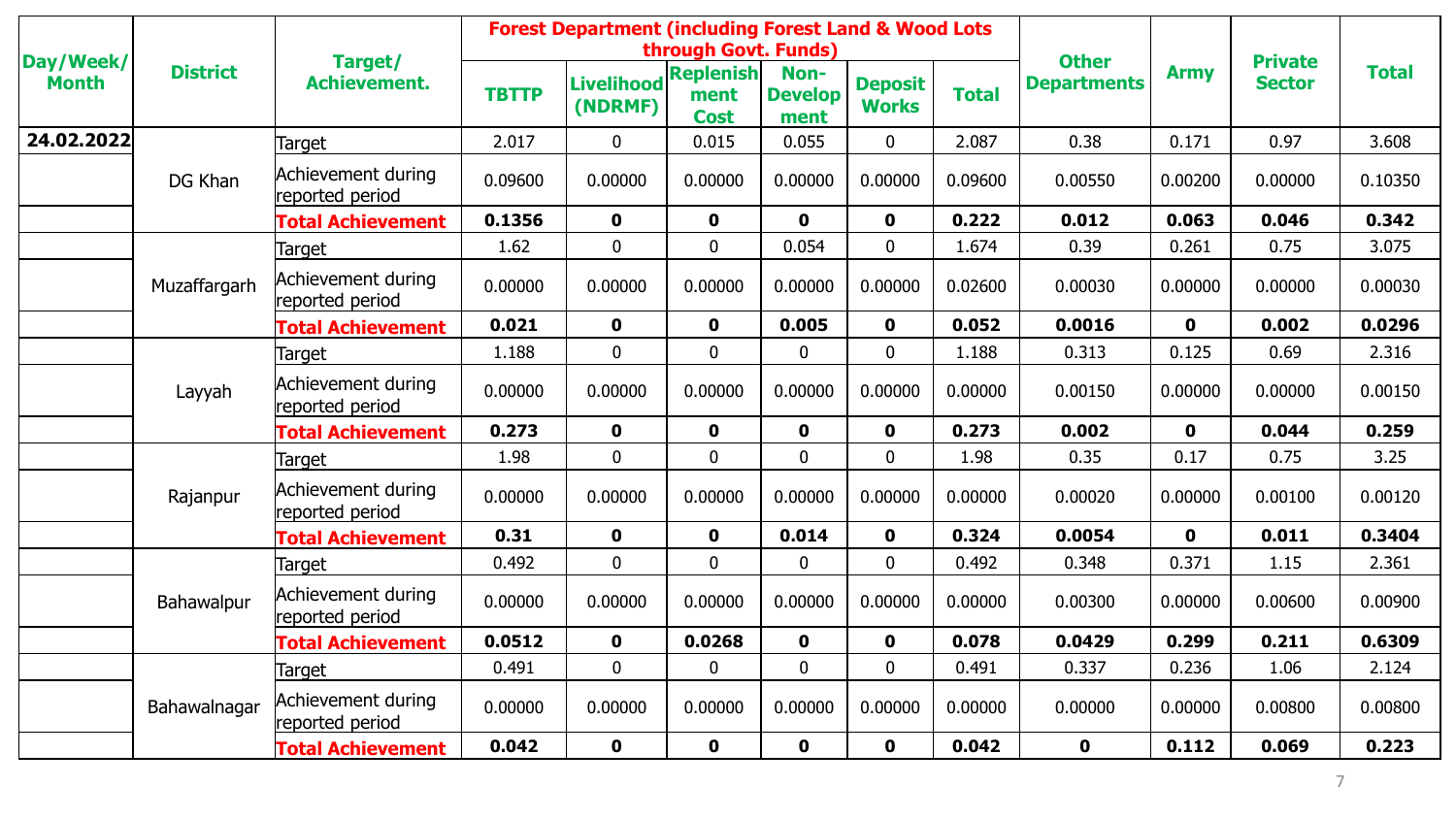| Day/Week/    |                                                        |                                                 |              | <b>Forest Department (including Forest Land &amp; Wood Lots)</b> | through Govt. Funds) |                                |                         |              | <b>Other</b>       |             | <b>Private</b> |              |
|--------------|--------------------------------------------------------|-------------------------------------------------|--------------|------------------------------------------------------------------|----------------------|--------------------------------|-------------------------|--------------|--------------------|-------------|----------------|--------------|
| <b>Month</b> | <b>District</b>                                        | Target/<br><b>Achievement.</b>                  | <b>TBTTP</b> | Livelihood Replenish<br>(NDRMF)                                  | ment<br><b>Cost</b>  | Non-<br><b>Develop</b><br>ment | Deposit<br><b>Works</b> | <b>Total</b> | <b>Departments</b> | <b>Army</b> | <b>Sector</b>  | <b>Total</b> |
| 24.02.2022   |                                                        | Target                                          | 0.491        | $\mathbf 0$                                                      | $\mathbf 0$          | 0                              |                         | 0.491        | 0.258              | 0.191       | 0.77           | 1.71         |
|              | Rahim Yar Khan                                         | Achievement during<br>reported period           | 0.00000      | 0.00000                                                          | 0.00000              | 0.00000                        | 0.00000                 | 0.00000      | 0.00000            | 0.00000     | 0.00000        | 0.00000      |
|              |                                                        | Total Achievement                               | 0            | 0                                                                | $\mathbf 0$          | 0                              | 0                       | $\mathbf 0$  | 0.0506             | $\mathbf 0$ | 0.09           | 0.1406       |
|              |                                                        | <b>Target</b>                                   | 25.557       | 6.057                                                            | 0.650                | 0.194                          | 0.102                   | 32.560       | 7.986              | 8.780       | 24.714         | 74.040       |
| 24.02.2022   | <b>Total Progress</b><br>of Saplings<br><b>Planted</b> | <b>Achievement</b><br>during reported<br>period | 1.103        | 0.000                                                            | 0.064                | 0.000                          | 0.000                   | 1.192        | 0.071              | 0.080       | 0.729          | 2.046        |
|              |                                                        | <b>Total Achievement</b>                        | 8.366        | 0.000                                                            | 0.227                | 0.019                          | 0.000                   | 8.704        | 0.380              | 1.278       | 3.507          | 16.172       |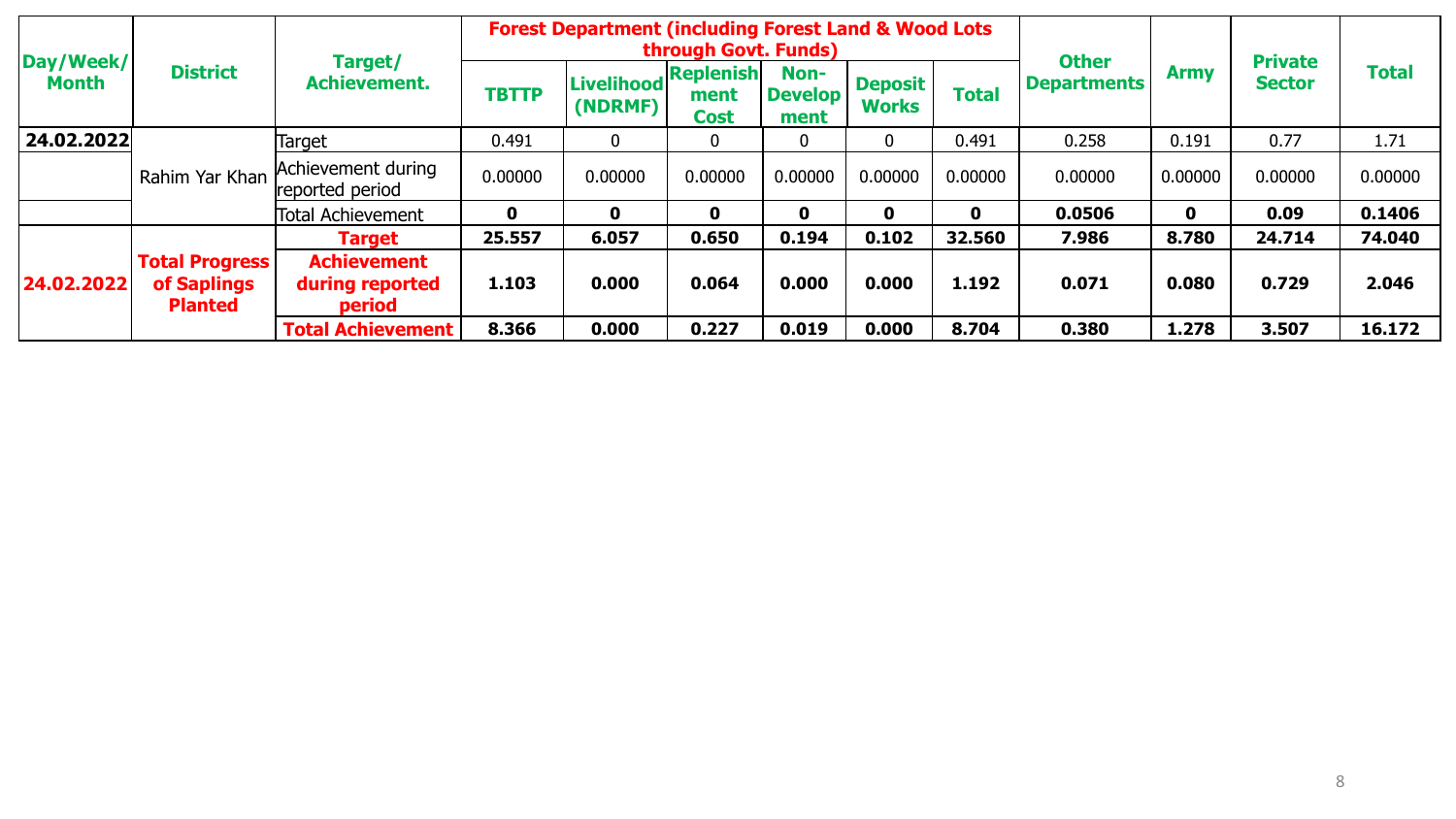## **AWARENESS ACTIVITIES CARRIED OUT**

| Date/<br>Week/<br><b>Month</b> | <b>Name of District</b> | <b>Target/Achievement</b> | <b>Inaugural</b><br><b>Ceremonies</b> | <b>Banners to</b><br>be<br><b>Displayed</b> | <b>Streamers Standee's</b> |    | <b>SMDs</b>    | <b>TVCs</b>    | <b>Advertiseme</b><br>nt in Print<br><b>Media</b> | <b>Walks</b>   | <b>Radio</b><br><b>Talks</b> | <b>TV Talks Farmers</b> | <b>Day</b>  |
|--------------------------------|-------------------------|---------------------------|---------------------------------------|---------------------------------------------|----------------------------|----|----------------|----------------|---------------------------------------------------|----------------|------------------------------|-------------------------|-------------|
| 24.02.22                       |                         | Target                    |                                       |                                             |                            |    |                |                |                                                   |                |                              |                         |             |
|                                | Lahore                  | Current Achievement       | 4                                     | 15                                          | $\mathbf{0}$               | 7  | $\mathbf{0}$   | $\overline{0}$ | $\boldsymbol{0}$                                  |                | $\overline{0}$               | п                       | $\mathbf 0$ |
|                                |                         | <b>Total Achievement</b>  | 9                                     | 85                                          | 40                         | 51 | $\overline{2}$ | 1              | $\overline{2}$                                    | 4              | $\overline{2}$               | 3                       | $\mathbf 0$ |
|                                |                         | Target                    |                                       |                                             |                            |    |                |                |                                                   |                |                              |                         |             |
|                                | Sheikhupura             | Current Achievement       | 5                                     | 45                                          | $\mathbf{0}$               | 30 | $\mathbf{0}$   | $\overline{0}$ | $\overline{0}$                                    | 5              | $\mathbf{0}$                 | $\overline{4}$          | $\mathbf 0$ |
|                                |                         | <b>Total Achievement</b>  | 9                                     | 90                                          | 30                         | 65 | $\mathbf 0$    | $\mathbf 0$    | $\mathbf 0$                                       | 6              | $\mathbf 0$                  | 7                       | $\mathbf 0$ |
|                                |                         | Target                    |                                       |                                             |                            |    |                |                |                                                   |                |                              |                         |             |
|                                | Nankana                 | Current Achievement       |                                       | 5                                           | $\overline{0}$             | 5  | $\mathbf{0}$   | $\mathbf{0}$   | $\mathbf{0}$                                      | $\Omega$       | $\overline{0}$               | $\overline{0}$          | $\mathbf 0$ |
|                                |                         | <b>Total Achievement</b>  | 4                                     | 35                                          | 20                         | 25 | $\mathbf 0$    | $\mathbf 0$    | $\mathbf 0$                                       |                | $\mathbf 0$                  | $\overline{\mathbf{2}}$ | $\mathbf 0$ |
|                                |                         | Target                    |                                       |                                             |                            |    |                |                |                                                   |                |                              |                         |             |
|                                | Kasur                   | Current Achievement       | 5                                     | 23                                          | $\overline{3}$             | 10 | $\mathbf{0}$   | $\bf{0}$       | $\boldsymbol{0}$                                  | $\overline{2}$ | $\bf{0}$                     | $\overline{2}$          | $\mathbf 0$ |
|                                |                         | <b>Total Achievement</b>  | 9                                     | 58                                          | 33                         | 20 | $\mathbf 0$    | $\mathbf 0$    | $\mathbf 0$                                       | $\mathbf{2}$   | $\mathbf 0$                  | 4                       | $\mathbf 0$ |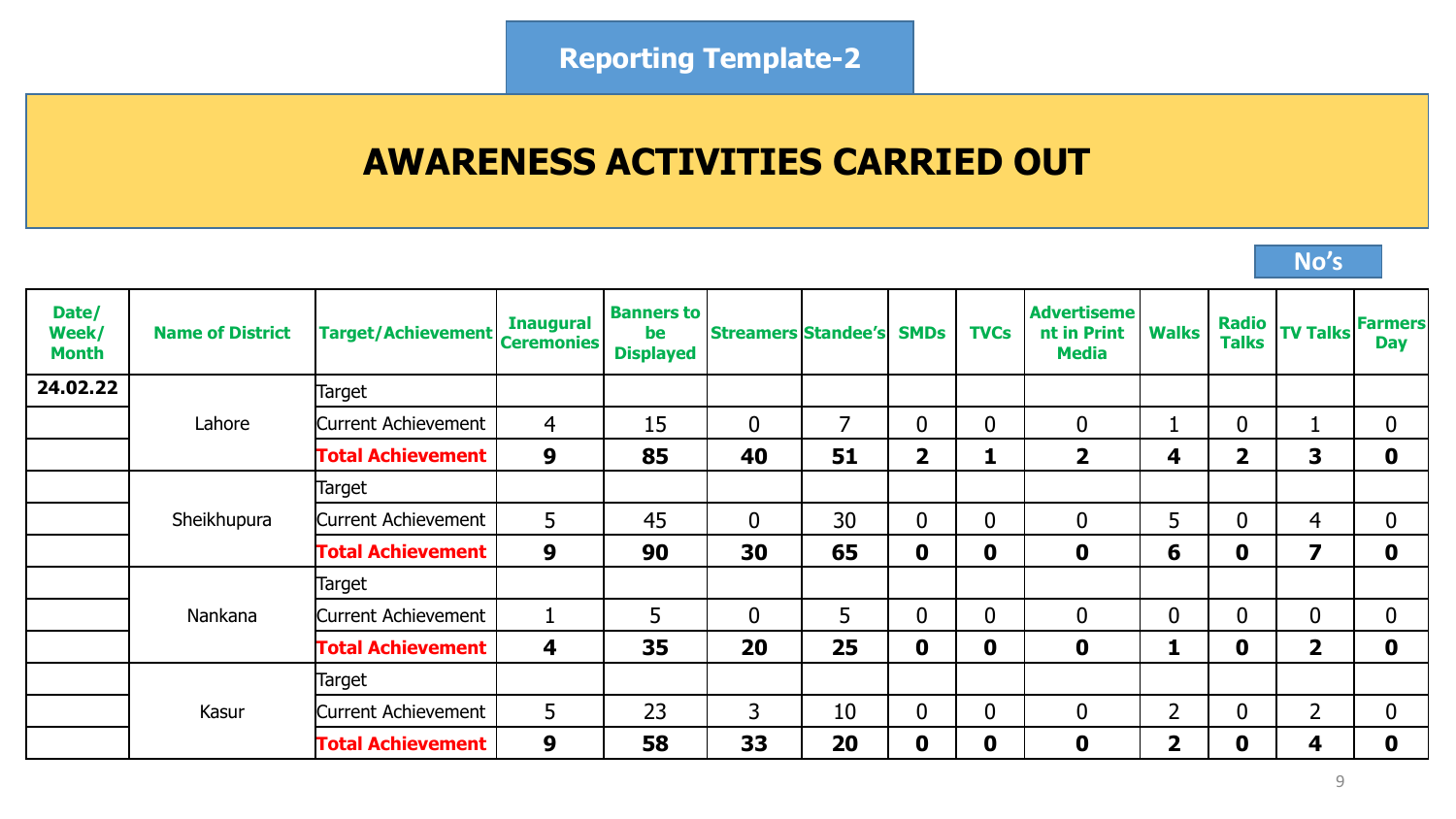| Date/<br>Week/<br><b>Month</b> | <b>Name of District</b> | <b>Target/Achievement</b>  | <b>Inaugural</b><br><b>Ceremonies</b> | <b>Banners to</b><br>be<br><b>Displayed</b> | <b>Streamers Standee's</b> |                | <b>SMDs</b>      | <b>TVCs</b>    | <b>Advertiseme</b><br>nt in Print<br><b>Media</b> | <b>Walks</b>            | <b>Radio</b><br><b>Talks</b> | <b>TV Talks</b>         | <b>Farmers</b><br><b>Day</b> |
|--------------------------------|-------------------------|----------------------------|---------------------------------------|---------------------------------------------|----------------------------|----------------|------------------|----------------|---------------------------------------------------|-------------------------|------------------------------|-------------------------|------------------------------|
| 24.02.22                       |                         | Target                     |                                       |                                             |                            |                |                  |                |                                                   |                         |                              |                         |                              |
|                                | Okara                   | <b>Current Achievement</b> | $\overline{4}$                        | 20                                          | $\overline{2}$             | 10             | $\overline{0}$   | $\mathbf 0$    | $\overline{0}$                                    | $\overline{2}$          | $\mathbf{0}$                 | $\overline{0}$          | $\overline{0}$               |
|                                |                         | <b>Total Achievement</b>   | 8                                     | 47                                          | $\overline{2}$             | 25             | $\mathbf 0$      | $\mathbf 0$    | $\mathbf 0$                                       | 4                       | $\mathbf 0$                  | $\mathbf 0$             | $\mathbf 0$                  |
|                                |                         | Target                     |                                       |                                             |                            |                |                  |                |                                                   |                         |                              |                         |                              |
|                                | Faisalabad              | <b>Current Achievement</b> | $\overline{2}$                        | 20                                          | 9                          | 8              | $\overline{0}$   | $\overline{0}$ | $\mathbf 0$                                       |                         | $\overline{0}$               | $\overline{0}$          | $\boldsymbol{0}$             |
|                                |                         | <b>Total Achievement</b>   | 8                                     | 55                                          | 19                         | 28             | $\mathbf 0$      | $\mathbf 0$    | $\mathbf 0$                                       | 3                       | $\mathbf 0$                  | $\mathbf 0$             | $\mathbf 0$                  |
|                                |                         | Target                     |                                       |                                             |                            |                |                  |                |                                                   |                         |                              |                         |                              |
|                                | Toba Tek Singh          | <b>Current Achievement</b> | $\mathbf{1}$                          | 10                                          | $\mathbf{1}$               | $\overline{2}$ | $\overline{0}$   | 0              | $\mathbf 0$                                       |                         | $\overline{0}$               | $\boldsymbol{0}$        | $\boldsymbol{0}$             |
|                                |                         | <b>Total Achievement</b>   | 5                                     | 37                                          | 11                         | 22             | $\mathbf 0$      | $\mathbf 0$    | $\mathbf 0$                                       | $\overline{\mathbf{2}}$ | $\mathbf 0$                  | $\mathbf 0$             | $\mathbf 0$                  |
|                                |                         | Target                     |                                       |                                             |                            |                |                  |                |                                                   |                         |                              |                         |                              |
|                                | Jhang                   | Current Achievement        | $\overline{2}$                        | 19                                          | 6                          | $\overline{4}$ | $\overline{0}$   | $\overline{0}$ | $\overline{0}$                                    |                         | $\mathbf{1}$                 | $\boldsymbol{0}$        | $\boldsymbol{0}$             |
|                                |                         | <b>Total Achievement</b>   | $\overline{\mathbf{z}}$               | 36                                          | 9                          | 14             | 1                | $\mathbf 0$    | $\mathbf 0$                                       | 4                       | $\mathbf{1}$                 | $\mathbf 0$             | $\mathbf 0$                  |
|                                |                         | Target                     |                                       |                                             |                            |                |                  |                |                                                   |                         |                              |                         |                              |
|                                | Chiniot                 | Current Achievement        | 6                                     | 20                                          | 9                          | 4              | $\overline{0}$   | 0              | $\mathbf 0$                                       | $\overline{2}$          | $\overline{0}$               | $\boldsymbol{0}$        | $\boldsymbol{0}$             |
|                                |                         | <b>Total Achievement</b>   | 8                                     | 35                                          | 13                         | 14             | $\mathbf 0$      | $\mathbf 0$    | $\mathbf 0$                                       | $\overline{\mathbf{3}}$ | $\mathbf 0$                  | $\mathbf 0$             | $\mathbf 0$                  |
|                                |                         | <b>Target</b>              |                                       |                                             |                            |                |                  |                |                                                   |                         |                              |                         |                              |
|                                | Gujranwala              | Current Achievement        | $\overline{4}$                        | 30                                          | $\mathbf 0$                | 15             | $\overline{0}$   | $\overline{0}$ | $\overline{0}$                                    | $\mathsf{3}$            | $\mathbf{0}$                 | $\overline{3}$          | $\overline{0}$               |
|                                |                         | <b>Total Achievement</b>   | 8                                     | 44                                          | $\overline{\mathbf{z}}$    | 24             | $\boldsymbol{0}$ | 1              | $\overline{\mathbf{2}}$                           | 4                       | $\mathbf 0$                  | $\overline{\mathbf{4}}$ | $\mathbf 0$                  |
|                                |                         | Target                     |                                       |                                             |                            |                |                  |                |                                                   |                         |                              |                         |                              |
|                                | Hafizabad               | <b>Current Achievement</b> | 3                                     | 10                                          | $\mathbf 0$                | 5              | $\overline{0}$   | $\overline{0}$ | $\overline{0}$                                    | 5                       | $\overline{0}$               | 5                       | $\boldsymbol{0}$             |
|                                |                         | <b>Total Achievement</b>   | 5                                     | 25                                          | 12                         | 12             | $\mathbf 0$      | $\mathbf 0$    | $\mathbf 0$                                       | 6                       | $\mathbf 0$                  | $6\phantom{1}6$         | $\mathbf 0$                  |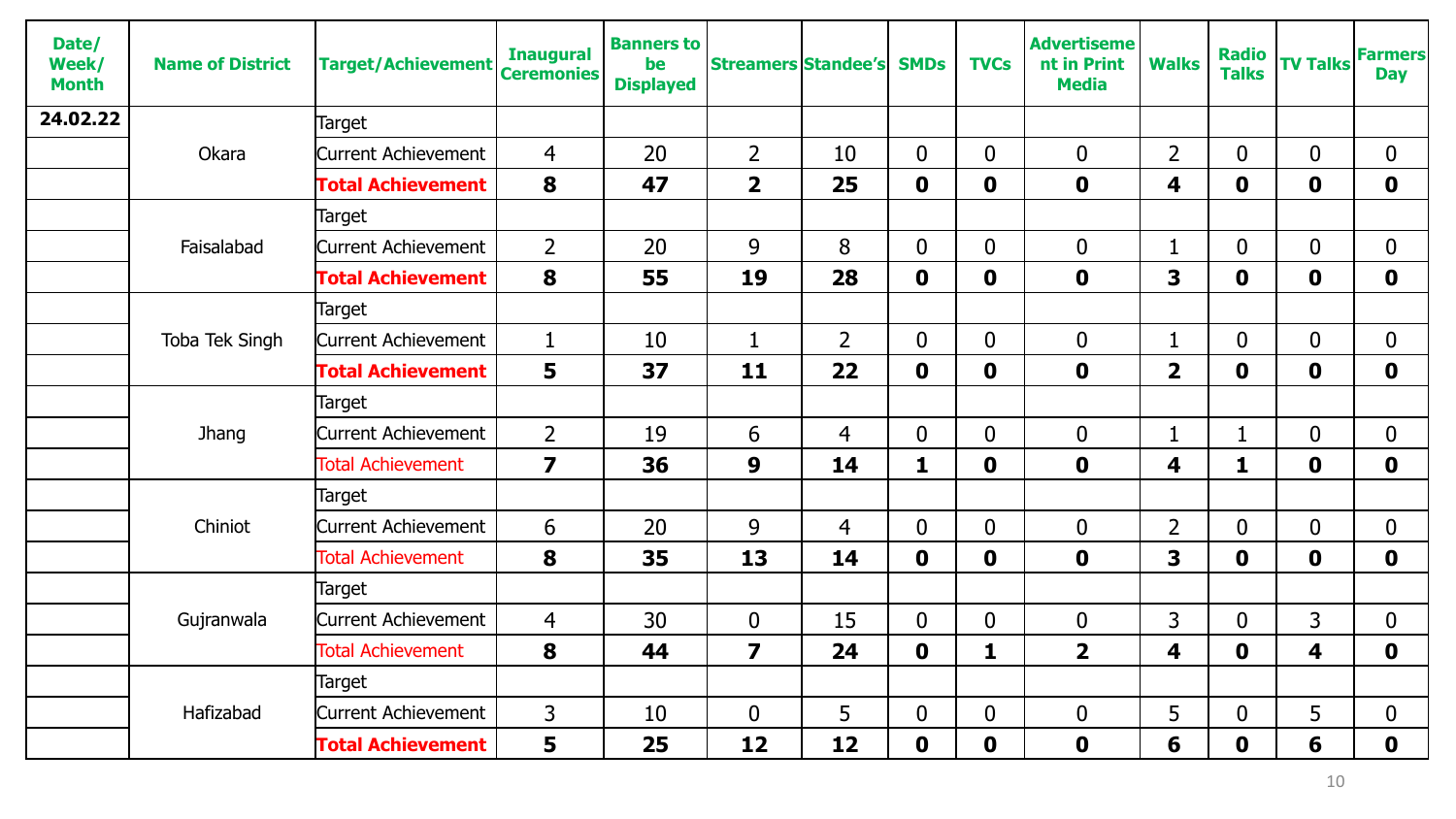| Date/<br>Week/<br><b>Month</b> | <b>Name of District</b> | <b>Target/Achievement</b>  | <b>Inaugural</b><br><b>Ceremonies</b> | <b>Banners to</b><br>be<br><b>Displayed</b> | <b>Streamers Standee's</b> |                         | <b>SMDs</b>    | <b>TVCs</b>             | <b>Advertiseme</b><br>nt in Print<br><b>Media</b> | <b>Walks</b>   | <b>Radio</b><br><b>Talks</b> | <b>TV Talks Farmers</b> | <b>Day</b>   |
|--------------------------------|-------------------------|----------------------------|---------------------------------------|---------------------------------------------|----------------------------|-------------------------|----------------|-------------------------|---------------------------------------------------|----------------|------------------------------|-------------------------|--------------|
| 24.02.22                       |                         | Target                     |                                       |                                             |                            |                         |                |                         |                                                   |                |                              |                         |              |
|                                | Gujrat                  | <b>Current Achievement</b> | 3                                     | 10                                          | $\mathbf 0$                | 5                       | $\mathbf 0$    | $\boldsymbol{0}$        | $\mathbf 0$                                       | 5              | $\mathbf{0}$                 | 5                       | $\mathbf 0$  |
|                                |                         | <b>Total Achievement</b>   | 6                                     | 50                                          | 35                         | 25                      | $\mathbf 0$    | 3                       | 4                                                 | 6              | $\mathbf 0$                  | $\overline{\mathbf{z}}$ | $\mathbf 0$  |
|                                |                         | Target                     |                                       |                                             |                            |                         |                |                         |                                                   |                |                              |                         |              |
|                                | Mandi Bahaud-Din        | <b>Current Achievement</b> | $\overline{3}$                        | $\mathbf 0$                                 | $\mathbf{0}$               | $\overline{0}$          | $\overline{0}$ | $\boldsymbol{0}$        | $\mathbf 0$                                       | $\overline{0}$ | $\overline{0}$               | $\boldsymbol{0}$        | $\mathbf 0$  |
|                                |                         | <b>Total Achievement</b>   | $\overline{\mathbf{4}}$               | 20                                          | 15                         | 10                      | $\mathbf 0$    | $\overline{\mathbf{2}}$ | 4                                                 | $\mathbf 0$    | $\mathbf 0$                  | $\mathbf 0$             | $\mathbf 0$  |
|                                |                         | Target                     |                                       |                                             |                            |                         |                |                         |                                                   |                |                              |                         |              |
|                                | <b>Sialkot</b>          | Current Achievement        | $\overline{3}$                        | 16                                          | $\overline{4}$             | 9                       | $\overline{0}$ | $\overline{0}$          | $\overline{4}$                                    | 6              | $\overline{0}$               | 5                       | $\mathbf 0$  |
|                                |                         | <b>Total Achievement</b>   | 6                                     | 26                                          | 14                         | 17                      | $\mathbf 0$    | $\mathbf{1}$            | 5                                                 | 9              | $\mathbf 0$                  | $\mathbf 0$             | $\mathbf{1}$ |
|                                |                         | Target                     |                                       |                                             |                            |                         |                |                         |                                                   |                |                              |                         |              |
|                                | Narowal                 | <b>Current Achievement</b> | $\mathbf{1}$                          | 3                                           | 3                          | $\overline{2}$          |                | $\mathbf 0$             | 3                                                 | $\overline{0}$ | $\overline{0}$               | $\mathbf 0$             | $\mathbf 0$  |
|                                |                         | <b>Total Achievement</b>   | $\overline{\mathbf{2}}$               | 13                                          | 13                         | $\overline{\mathbf{z}}$ | $\mathbf 0$    | $\mathbf{1}$            | 4                                                 | $\mathbf{1}$   | $\mathbf 0$                  | $\mathbf 0$             | $\mathbf{1}$ |
|                                |                         | <b>Target</b>              |                                       |                                             |                            |                         |                |                         |                                                   |                |                              |                         |              |
|                                | Rawalpindi              | <b>Current Achievement</b> | 6                                     | 31                                          | 26                         | 11                      | $\mathbf{0}$   | $\boldsymbol{0}$        | 1                                                 | $\overline{0}$ | $\mathbf{0}$                 | $\mathbf{1}$            | $\mathbf 0$  |
|                                |                         | <b>Total Achievement</b>   | 13                                    | 196                                         | 186                        | 98                      | $\mathbf 0$    | $\mathbf 0$             | $\overline{\mathbf{2}}$                           | $\mathbf 0$    | $\mathbf 0$                  | $\mathbf{1}$            | $\mathbf 0$  |
|                                |                         | Target                     |                                       |                                             |                            |                         |                |                         |                                                   |                |                              |                         |              |
|                                | Attock                  | <b>Current Achievement</b> | 8                                     | 131                                         | $\mathbf 0$                | 40                      | $\overline{0}$ | $\boldsymbol{0}$        | $\boldsymbol{0}$                                  | $\overline{0}$ | $\mathbf{0}$                 | $\mathbf 0$             | $\mathbf 0$  |
|                                |                         | <b>Total Achievement</b>   | 11                                    | 199                                         | $\mathbf 0$                | 44                      | $\mathbf 0$    | $\mathbf 0$             | $\mathbf 0$                                       | $\mathbf 0$    | $\mathbf 0$                  | $\mathbf 0$             | $\mathbf 0$  |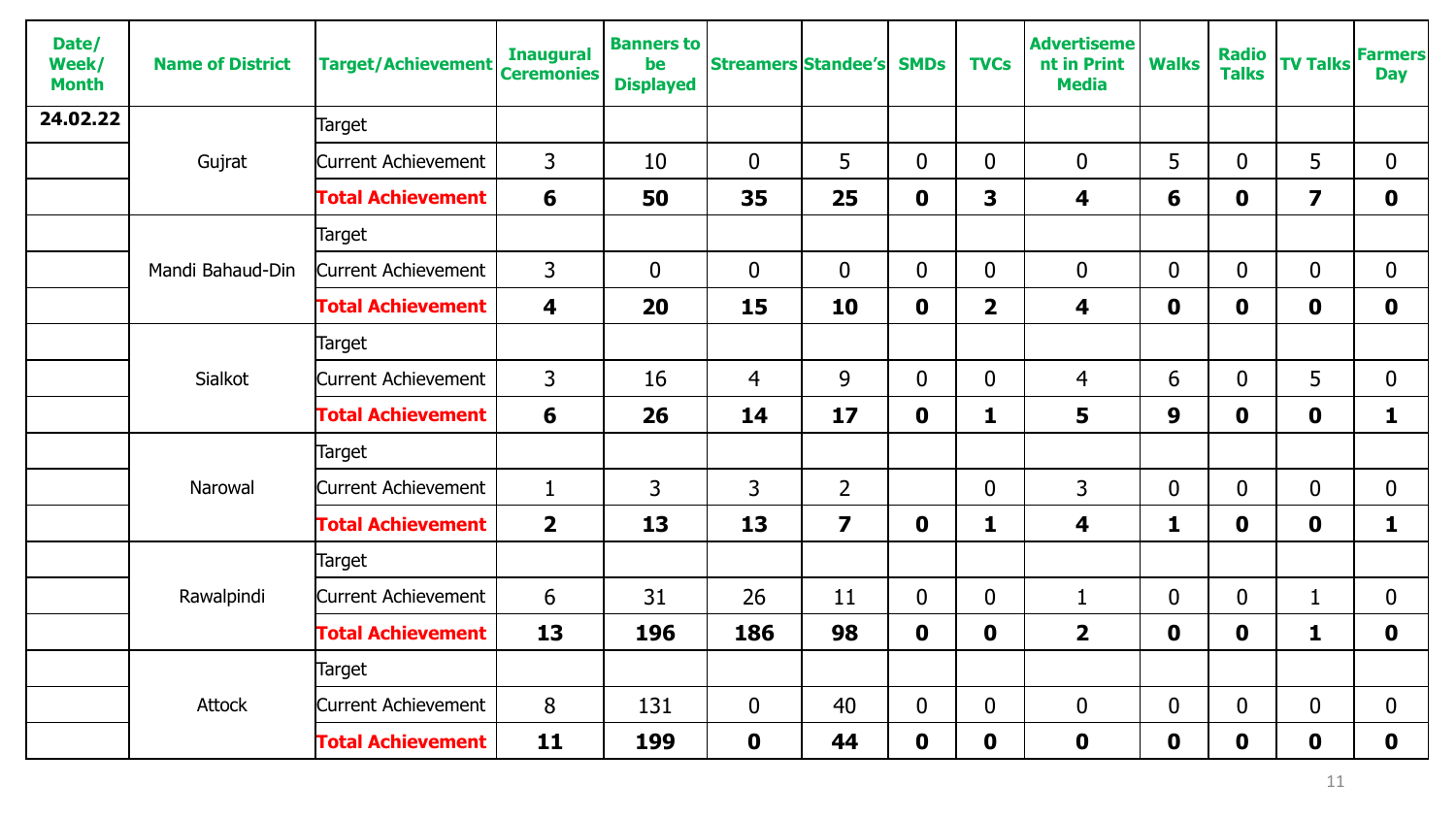| Date/<br>Week/<br><b>Month</b> | <b>Name of District</b> | <b>Target/Achievement</b> | <b>Inaugural</b><br><b>Ceremonies</b> | <b>Banners to</b><br>be<br><b>Displayed</b> | <b>Streamers Standee's</b> |    | <b>SMDs</b>    | <b>TVCs</b>      | <b>Advertiseme</b><br>nt in Print<br><b>Media</b> | <b>Walks</b>            | <b>Radio</b><br><b>Talks</b> | <b>TV Talks</b> | <b>Farmers</b><br><b>Day</b> |
|--------------------------------|-------------------------|---------------------------|---------------------------------------|---------------------------------------------|----------------------------|----|----------------|------------------|---------------------------------------------------|-------------------------|------------------------------|-----------------|------------------------------|
| 24.02.22                       |                         | Target                    |                                       |                                             |                            |    |                |                  |                                                   |                         |                              |                 |                              |
|                                | Chakwal                 | Current Achievement       | $\overline{3}$                        | 50                                          | 13                         | 17 | $\overline{0}$ | $\mathbf 0$      | $\mathbf{1}$                                      | $\overline{2}$          | $\overline{0}$               | $\mathbf{0}$    | $\mathbf 0$                  |
|                                |                         | <b>Total Achievement</b>  | 6                                     | 100                                         | 41                         | 37 | $\mathbf 0$    | $\mathbf 0$      | $\overline{\mathbf{2}}$                           | $\overline{\mathbf{3}}$ | $\mathbf 0$                  | $\mathbf 0$     | $\mathbf 0$                  |
|                                |                         | Target                    |                                       |                                             |                            |    |                |                  |                                                   |                         |                              |                 |                              |
|                                | Jhelum                  | Current Achievement       | 6                                     | 80                                          | 88                         | 42 | $\overline{0}$ | $\boldsymbol{0}$ | 25                                                | $\overline{0}$          | $\overline{0}$               | 20              | $\mathbf 0$                  |
|                                |                         | <b>Total Achievement</b>  | 9                                     | 120                                         | 176                        | 84 | $\mathbf 0$    | $\mathbf 0$      | 25                                                | $\mathbf 0$             | $\mathbf{0}$                 | 40              | $\mathbf 0$                  |
|                                |                         | Target                    |                                       |                                             |                            |    |                |                  |                                                   |                         |                              |                 |                              |
|                                | Sargodha                | Current Achievement       | $\overline{3}$                        | 20                                          | 13                         | 23 | $\mathbf 0$    | $\boldsymbol{0}$ | $\boldsymbol{0}$                                  | $\overline{0}$          | $\overline{0}$               | $\mathbf{0}$    | $\mathbf 0$                  |
|                                |                         | <b>Total Achievement</b>  | 14                                    | 55                                          | 43                         | 61 | $\mathbf 0$    | $\mathbf 0$      | $\overline{\mathbf{2}}$                           | 1                       | $\mathbf 0$                  | $\mathbf 0$     | $\mathbf 0$                  |
|                                |                         | Target                    |                                       |                                             |                            |    |                |                  |                                                   |                         |                              |                 |                              |
|                                | Khushab                 | Current Achievement       | $\mathbf{1}$                          | $\overline{7}$                              | 5                          | 5  | $\mathbf{0}$   | $\boldsymbol{0}$ | 4                                                 | $\overline{0}$          | $\overline{0}$               | $\overline{0}$  | $\mathbf 0$                  |
|                                |                         | <b>Total Achievement</b>  | 4                                     | 42                                          | 21                         | 34 | $\mathbf 0$    | $\mathbf 0$      | 4                                                 | 1                       | $\mathbf 0$                  | $\mathbf 0$     | $\mathbf{1}$                 |
|                                |                         | Target                    |                                       |                                             |                            |    |                |                  |                                                   |                         |                              |                 |                              |
|                                | Mianwali                | Current Achievement       | $\overline{2}$                        | 12                                          | $\overline{7}$             | 8  | $\mathbf{0}$   | $\boldsymbol{0}$ | 3                                                 | $\mathbf 0$             | $\mathbf 0$                  | $\mathbf 0$     | $\mathbf 0$                  |
|                                |                         | <b>Total Achievement</b>  | $\overline{\mathbf{z}}$               | 40                                          | 11                         | 14 | $\mathbf 0$    | $\mathbf 0$      | 8                                                 | $\mathbf 0$             | $\mathbf 0$                  | $\mathbf 0$     | $\mathbf 0$                  |
|                                |                         | Target                    |                                       |                                             |                            |    |                |                  |                                                   |                         |                              |                 |                              |
|                                | <b>Bhakkar</b>          | Current Achievement       | 6                                     | 8                                           | $\mathsf{3}$               | 8  | $\mathbf{0}$   | $\boldsymbol{0}$ | $\mathbf 0$                                       | $\overline{0}$          | $\mathbf 0$                  | $\mathbf 0$     | $\mathbf 0$                  |
|                                |                         | <b>Total Achievement</b>  | 12                                    | 30                                          | 27                         | 43 | $\mathbf 0$    | $\mathbf 0$      | $\mathbf 0$                                       | $\mathbf 0$             | $\mathbf 0$                  | $\mathbf 0$     | $\mathbf{1}$                 |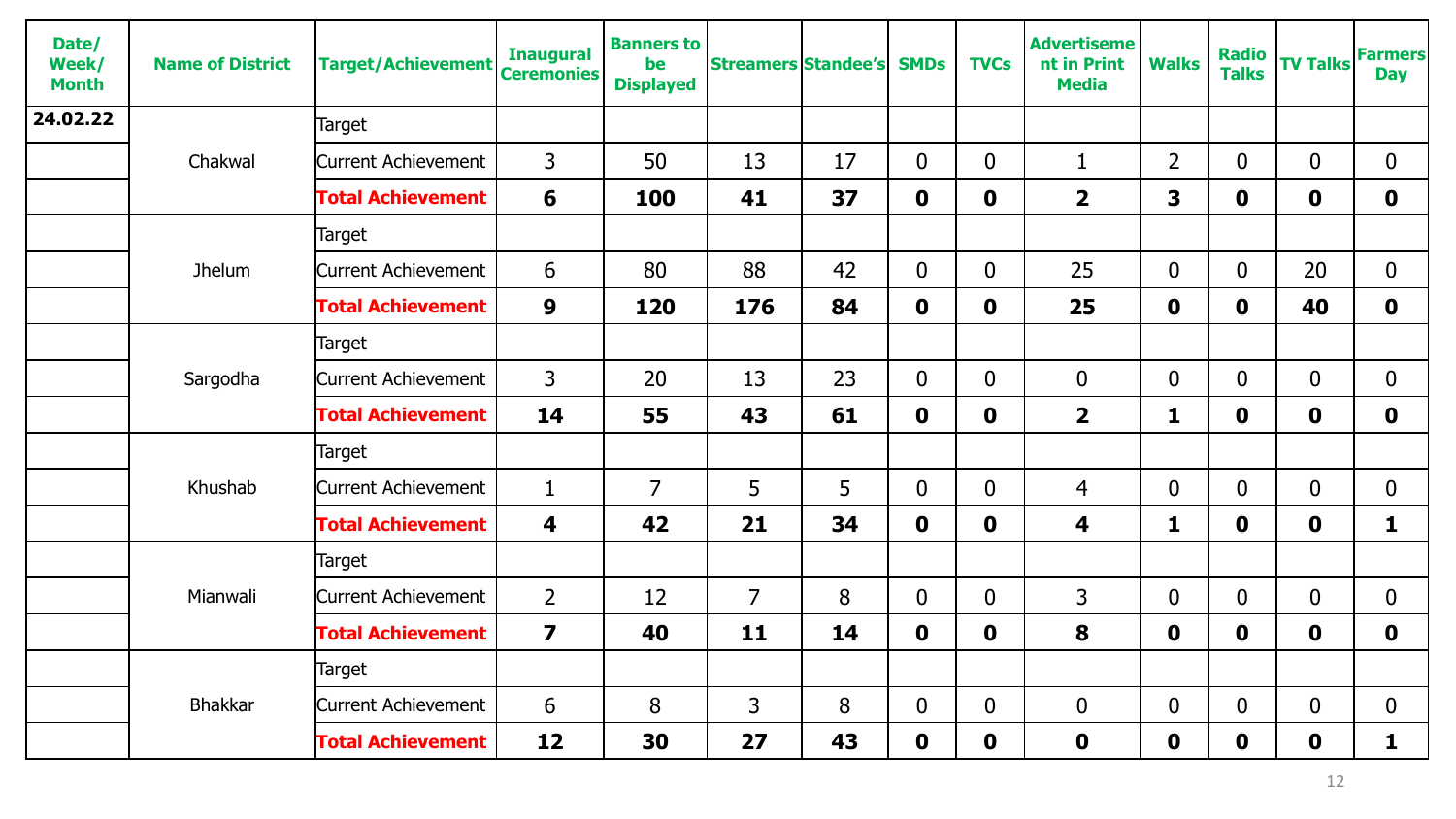| Date/<br>Week/<br><b>Month</b> | <b>Name of District</b> | <b>Target/Achievement</b>  | <b>Inaugural</b><br><b>Ceremonies</b> | <b>Banners to</b><br>be<br><b>Displayed</b> | <b>Streamers Standee's</b> |    | <b>SMDs</b>    | <b>TVCs</b>      | <b>Advertiseme</b><br>nt in Print<br><b>Media</b> | <b>Walks</b>            | <b>Radio</b><br><b>Talks</b> | <b>TV Talks Farmers</b> | <b>Day</b>              |
|--------------------------------|-------------------------|----------------------------|---------------------------------------|---------------------------------------------|----------------------------|----|----------------|------------------|---------------------------------------------------|-------------------------|------------------------------|-------------------------|-------------------------|
| 24.02.22                       |                         | Target                     |                                       |                                             |                            |    |                |                  |                                                   |                         |                              |                         |                         |
|                                | Multan                  | Current Achievement        | $\overline{2}$                        | 52                                          | 26                         | 54 | 5              | 6                | 3                                                 | 2 <sup>1</sup>          | $\mathbf{0}$                 | $\overline{4}$          | 1                       |
|                                |                         | <b>Total Achievement</b>   | $\overline{\mathbf{z}}$               | 147                                         | 66                         | 99 | 6              | 6                | $\overline{\mathbf{z}}$                           | 5                       | $\mathbf 0$                  | 4                       | $\mathbf{3}$            |
|                                | Khanewal                | Target                     |                                       |                                             |                            |    |                |                  |                                                   |                         |                              |                         |                         |
|                                |                         | <b>Current Achievement</b> | 8                                     | 68                                          | 22                         | 31 | $\overline{0}$ | 4                | 6                                                 | $\mathsf{3}$            | $\mathbf{0}$                 | 3                       | $\mathbf 1$             |
|                                |                         | <b>Total Achievement</b>   | 15                                    | 163                                         | 62                         | 71 | 1              | 4                | 10                                                | 5                       | $\mathbf 0$                  | 3                       | $\overline{2}$          |
|                                |                         | Target                     |                                       |                                             |                            |    |                |                  |                                                   |                         |                              |                         |                         |
|                                | Lodhran                 | <b>Current Achievement</b> | $\overline{2}$                        | 25                                          | 16                         | 27 | $\overline{0}$ | 6                | 4                                                 | 3                       | $\overline{0}$               | $\overline{4}$          | $\mathbf{1}$            |
|                                |                         | <b>Total Achievement</b>   | 5                                     | 85                                          | 36                         | 47 | $\mathbf 0$    | 6                | 6                                                 | 5                       | $\mathbf 0$                  | 4                       | $\overline{\mathbf{2}}$ |
|                                | Vehari                  | Target                     |                                       |                                             |                            |    |                |                  |                                                   |                         |                              |                         |                         |
|                                |                         | Current Achievement        | $\overline{4}$                        | 52                                          | 34                         | 37 | 6              | $\overline{0}$   | $\overline{2}$                                    | 6                       | $\overline{0}$               | $\overline{0}$          | $\mathbf{1}$            |
|                                |                         | <b>Total Achievement</b>   | $\overline{\mathbf{z}}$               | 106                                         | 62                         | 63 | 9              | $\mathbf 0$      | 9                                                 | 8                       | $\mathbf 0$                  | $\boldsymbol{0}$        | $\overline{\mathbf{2}}$ |
|                                |                         | Target                     |                                       |                                             |                            |    |                |                  |                                                   |                         |                              |                         |                         |
|                                | Pakpattan               | Current Achievement        | 6                                     | 60                                          | 32                         | 31 | 8              | $\boldsymbol{0}$ | 3                                                 | 6                       | $\overline{0}$               | $\mathbf 0$             | $\mathbf 0$             |
|                                |                         | <b>Total Achievement</b>   | 12                                    | 95                                          | 45                         | 53 | 12             | $\mathbf 0$      | 4                                                 | $\overline{\mathbf{z}}$ | $\mathbf 0$                  | $\mathbf 0$             | $\mathbf 0$             |
|                                |                         | Target                     |                                       |                                             |                            |    |                |                  |                                                   |                         |                              |                         |                         |
|                                | Sahiwal                 | <b>Current Achievement</b> | 14                                    | 140                                         | 34                         | 37 | 19             | $\overline{0}$   | 4                                                 | 4                       | $\mathbf{0}$                 | $\boldsymbol{0}$        | $\mathbf 0$             |
|                                |                         | <b>Total Achievement</b>   | 26                                    | 240                                         | 104                        | 87 | 31             | $\mathbf 0$      | 5                                                 | 6                       | $\mathbf 0$                  | $\mathbf 0$             | $\mathbf 0$             |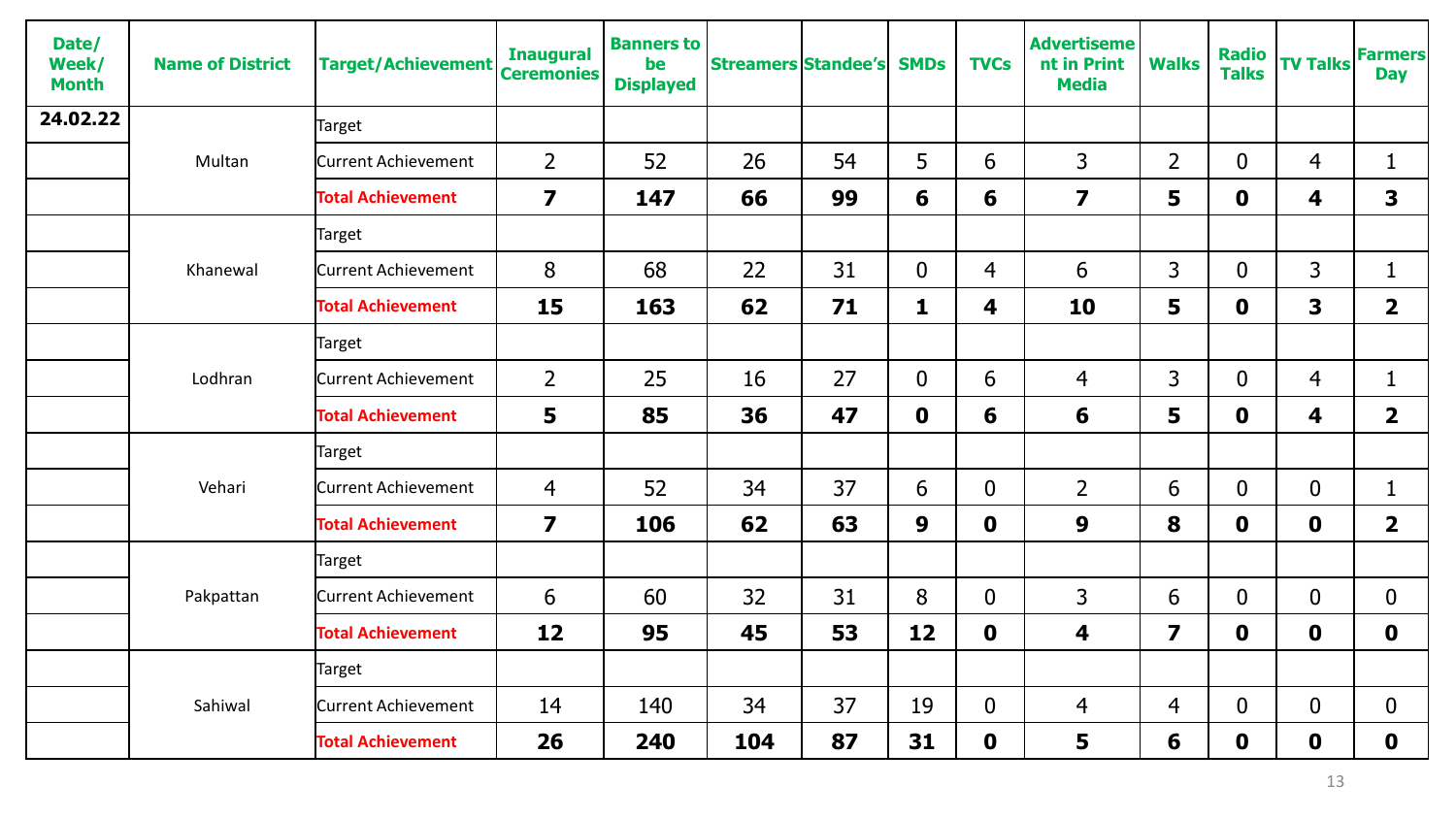| Date/<br>Week/<br><b>Month</b> | <b>Name of District</b> | <b>Target/Achievement</b>  | <b>Inaugural</b><br><b>Ceremonies</b> | <b>Banners to</b><br>be<br><b>Displayed</b> | <b>Streamers Standee's</b> |                | <b>SMDs</b>    | <b>TVCs</b>    | <b>Advertiseme</b><br>nt in Print<br><b>Media</b> | <b>Walks</b>            | <b>Radio</b><br><b>Talks</b> | <b>TV Talks</b>  | <b>Farmers</b><br><b>Day</b> |
|--------------------------------|-------------------------|----------------------------|---------------------------------------|---------------------------------------------|----------------------------|----------------|----------------|----------------|---------------------------------------------------|-------------------------|------------------------------|------------------|------------------------------|
| 24.02.22                       |                         | Target                     |                                       |                                             |                            |                |                |                |                                                   |                         |                              |                  |                              |
|                                | DG Khan                 | <b>Current Achievement</b> | $\overline{4}$                        | 10                                          | $\overline{2}$             | 4              | $\overline{0}$ | $\mathbf 0$    | $\overline{2}$                                    | $\overline{0}$          | $\overline{0}$               | $\mathbf 0$      | $\mathbf 0$                  |
|                                |                         | <b>Total Achievement</b>   | 8                                     | 58                                          | 12                         | 26             | $\mathbf 0$    | $\mathbf 0$    | $\overline{\mathbf{4}}$                           | $\mathbf 0$             | $\mathbf 0$                  | $\mathbf{1}$     | $\mathbf 0$                  |
|                                | Muzaffargarh            | Target                     |                                       |                                             |                            |                |                |                |                                                   |                         |                              |                  |                              |
|                                |                         | Current Achievement        | 6                                     | 20                                          | $\mathsf{3}$               | 12             | $\overline{0}$ | $\overline{0}$ | $\overline{2}$                                    | $\overline{0}$          | $\overline{0}$               | $\mathbf{0}$     | $\overline{0}$               |
|                                |                         | <b>Total Achievement</b>   | 10                                    | 55                                          | $\overline{\mathbf{z}}$    | 20             | $\mathbf 0$    | $\mathbf 0$    | 3                                                 | $\mathbf 0$             | $\mathbf 0$                  | $\mathbf 0$      | $\mathbf 0$                  |
|                                |                         | Target                     |                                       |                                             |                            |                |                |                |                                                   |                         |                              |                  |                              |
|                                | Layyah                  | Current Achievement        | 6                                     | 24                                          | $\mathbf 0$                | $\overline{2}$ | $\overline{2}$ | $\mathbf 0$    | 1                                                 | $\mathbf{1}$            | $\overline{0}$               | $\mathbf 0$      | $\overline{0}$               |
|                                |                         | <b>Total Achievement</b>   | 11                                    | 72                                          | 10                         | 34             | 5              | $\mathbf 0$    | $\overline{2}$                                    | $\overline{\mathbf{2}}$ | $\mathbf 0$                  | $\mathbf 0$      | $\mathbf 0$                  |
|                                | Rajanpur                | Target                     |                                       |                                             |                            |                |                |                |                                                   |                         |                              |                  |                              |
|                                |                         | Current Achievement        | $\overline{2}$                        | 11                                          | $\overline{3}$             | $\overline{4}$ | $\mathbf 0$    | $\mathbf 0$    | $\mathbf{1}$                                      | $\mathbf{1}$            | $\overline{0}$               | $\mathbf{0}$     | $\mathbf 0$                  |
|                                |                         | <b>Total Achievement</b>   | 4                                     | 57                                          | 18                         | 28             | $\mathbf{1}$   | 1              | 4                                                 | 1                       | $\mathbf 0$                  | $\mathbf 0$      | $\mathbf 0$                  |
|                                |                         | Target                     |                                       |                                             |                            |                |                |                |                                                   |                         |                              |                  |                              |
|                                | Bahawalpur              | Current Achievement        | $\overline{2}$                        | 100                                         | 40                         | 45             | $\overline{2}$ | $\mathbf 0$    | 3                                                 | $\mathbf{1}$            | $\overline{0}$               | $\mathbf 0$      | $\overline{0}$               |
|                                |                         | <b>Total Achievement</b>   | $\overline{\mathbf{z}}$               | 168                                         | 58                         | 64             | 8              | $\mathbf 0$    | 4                                                 | $\overline{\mathbf{3}}$ | $\mathbf 0$                  | $\mathbf 0$      | $\mathbf 0$                  |
|                                |                         | Target                     |                                       |                                             |                            |                |                |                |                                                   |                         |                              |                  |                              |
|                                | Bahawalnagar            | <b>Current Achievement</b> | $\overline{2}$                        | 80                                          | 34                         | 33             | $\mathbf{0}$   | $\mathbf 0$    | $\overline{2}$                                    | $\mathbf{1}$            | $\overline{0}$               | $\mathbf{0}$     | $\mathbf{1}$                 |
|                                |                         | <b>Total Achievement</b>   | 5                                     | 107                                         | 39                         | 43             | $\mathbf 0$    | $\mathbf 0$    | 4                                                 | 3                       | $\mathbf 0$                  | $\boldsymbol{0}$ | 4                            |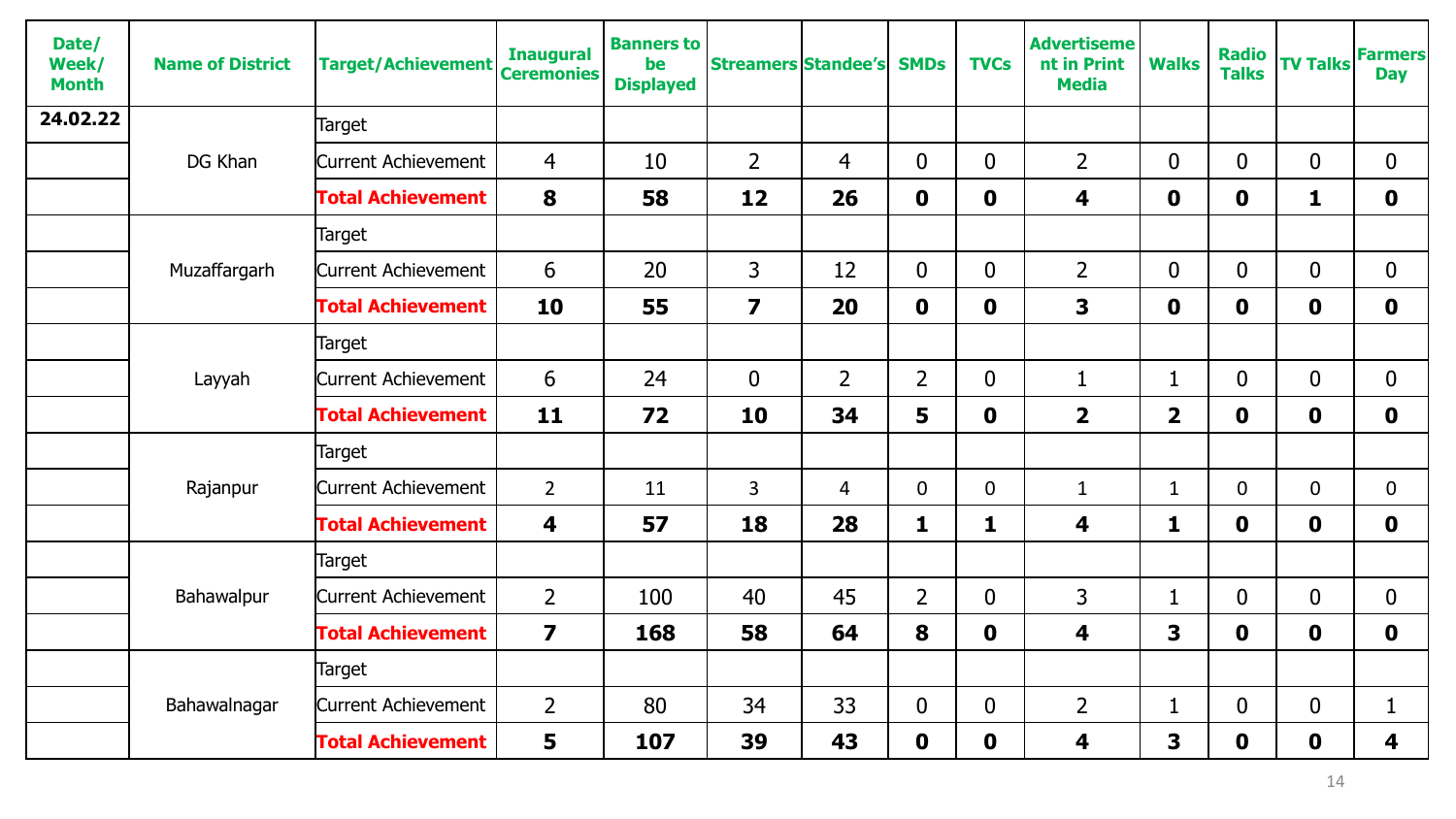| Date/<br><b>Week/</b><br><b>Month</b> | <b>Name of District</b>                             | <b>Target/Achievement</b>  | <b>Inaugural</b><br><b>Ceremonies</b> | <b>Banners to</b><br>be<br><b>Displayed</b> | <b>Streamers Standee's</b> |      | <b>SMDs</b> | <b>TVCs</b> | <b>Advertiseme</b><br>nt in Print<br><b>Media</b> | <b>Walks</b> | <b>Radio</b><br><b>Talks</b> | <b>TV Talks</b> | <b>Farmers</b><br><b>Day</b> |
|---------------------------------------|-----------------------------------------------------|----------------------------|---------------------------------------|---------------------------------------------|----------------------------|------|-------------|-------------|---------------------------------------------------|--------------|------------------------------|-----------------|------------------------------|
| 24.02.22                              |                                                     | Target                     |                                       |                                             |                            |      |             |             |                                                   |              |                              |                 |                              |
|                                       | Rahim Yar Khan                                      | <b>Current Achievement</b> |                                       | 50                                          | 30                         | 30   |             |             |                                                   |              |                              |                 |                              |
|                                       |                                                     | Total Achievement          |                                       | 90                                          | 40                         | 41   |             | 0           |                                                   |              | 0                            | 0               | 0                            |
| 24.02.22                              |                                                     | <b>Target</b>              |                                       |                                             |                            |      |             |             |                                                   |              |                              |                 |                              |
|                                       | <b>TOTAL AWARENESS Current</b><br><b>ACTIVITIES</b> | <b>Achievement</b>         | 141                                   | 1277                                        | 468                        | 617  | 42          | 16          | 74                                                | 64           |                              | 57              |                              |
|                                       | <b>CARRIED OUT</b>                                  | <b>Total Achievement</b>   | 294                                   | 2881                                        | 1337                       | 1450 | 77          | 26          | 126                                               | 106          |                              | 86              | 17                           |